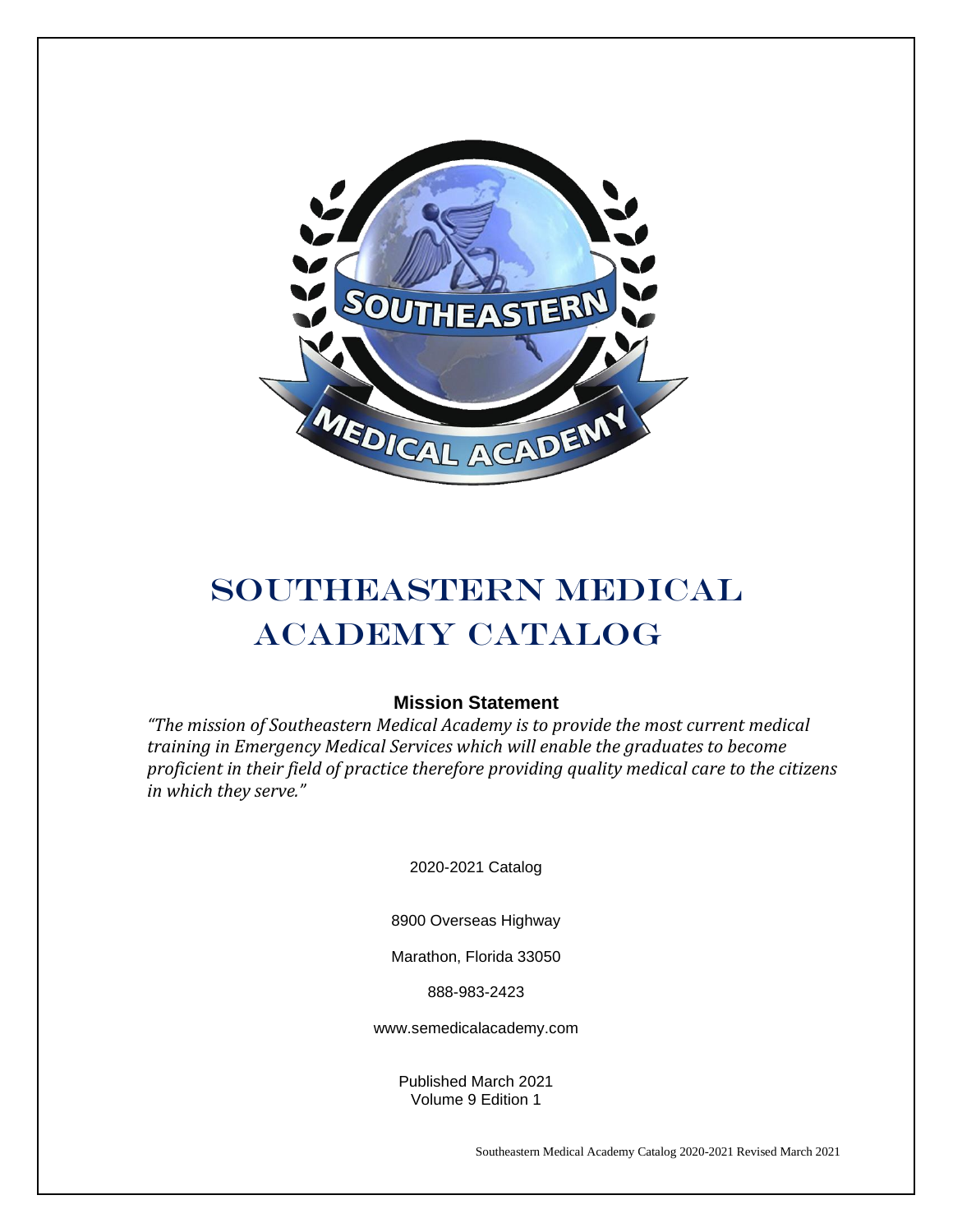## **TABLE OF CONTENTS**

| <b>Mission Statement</b>                     | Page 1  |
|----------------------------------------------|---------|
| Name and Address                             | Page 5  |
| <b>History</b>                               | Page 5  |
| Purpose                                      | Page 5  |
| Licensure                                    | Page 5  |
| Ownership                                    | Page 6  |
| Accreditation                                | Page 6  |
| <b>Administrative Staff</b>                  | Page 6  |
| <b>Advisory Board</b>                        | Page 7  |
| <b>Faculty and Staff</b>                     | Page 7  |
| <b>Description of Facilities</b>             | Page 8  |
| <b>Policy Statement</b>                      | Page 8  |
| <b>Catalog Distribution</b>                  | Page 8  |
| Class Start and End Dates 2015 - 2016        | Page 8  |
| <b>Office Hours</b>                          | Page 9  |
| <b>Class Location</b>                        | Page 9  |
| Library                                      | Page 9  |
| <b>Program Entrance Requirements</b>         | Page 9  |
| Emergency Medical Technician - Basic         | Page 10 |
| Paramedic                                    | Page 10 |
| <b>Class Schedule</b>                        | Page 10 |
| <b>Student Materials</b>                     | Page 10 |
| Credit for Prior Learning/Advanced Placement | Page 10 |
| Holidays                                     | Page 10 |
| Re-entry                                     | Page 11 |
| <b>Course Cancellation</b>                   | Page 11 |
| <b>Transfer Policy</b>                       | Page 11 |
| <b>Cancellation and Refund Policy</b>        | Page 12 |
| <b>Student Services</b>                      | Page 12 |
| <b>Placement Assistance</b>                  | Page 12 |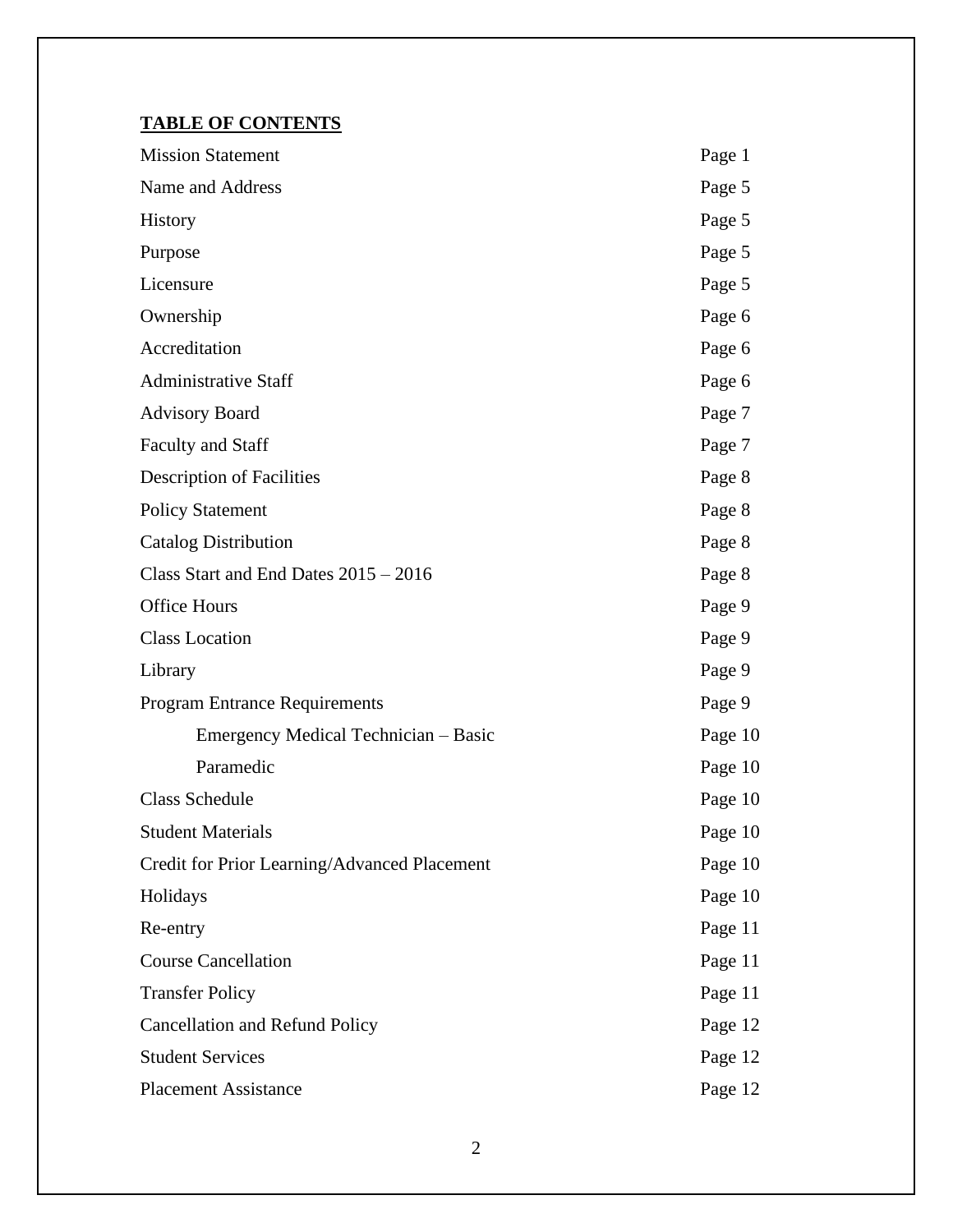## **TABLE OF CONTENTS**

| Attendance                                      | Page 12 |
|-------------------------------------------------|---------|
| Tardiness                                       | Page 13 |
| Make-up Work                                    | Page 13 |
| Conduct                                         | Page 13 |
| <b>Student Dress Code</b>                       | Page 14 |
| <b>Student Appeals/ Grievance Procedure</b>     | Page 14 |
| No Smoking Policy                               | Page 14 |
| Cell Phone and Electronic Device Policy         | Page 14 |
| Report of an Accident                           | Page 15 |
| Hurricane Policy                                | Page 15 |
| Policy for Satisfactory Academic Progress (SAP) | Page 15 |
| <b>Unit Clock Hours</b>                         | Page 16 |
| <b>Student Records Policy</b>                   | Page 16 |
| <b>Emergency Medical Technician-Basic</b>       | Page 20 |
| <b>Tuition and Fees</b>                         | Page 20 |
| Program Objectives                              | Page 20 |
| Prerequisites                                   | Page 21 |
| Delivery Method                                 | Page 21 |
| <b>Special Requirements</b>                     | Page 21 |
| Program Content                                 | Page 21 |
| <b>Course Description</b>                       | Page 21 |
| Program Length                                  | Page 22 |
| <b>Disclosures</b>                              | Page 22 |
| <b>Course Hours</b>                             | Page 23 |
| <b>Graduation Requirements</b>                  | Page 23 |
| Grading                                         | Page 24 |
| <b>Standards for Academic Progress</b>          | Page 24 |
| <b>Remedial Training Policy</b>                 | Page 24 |
| Paramedic                                       | Page 25 |
| <b>Tuition and Fees</b>                         | Page 25 |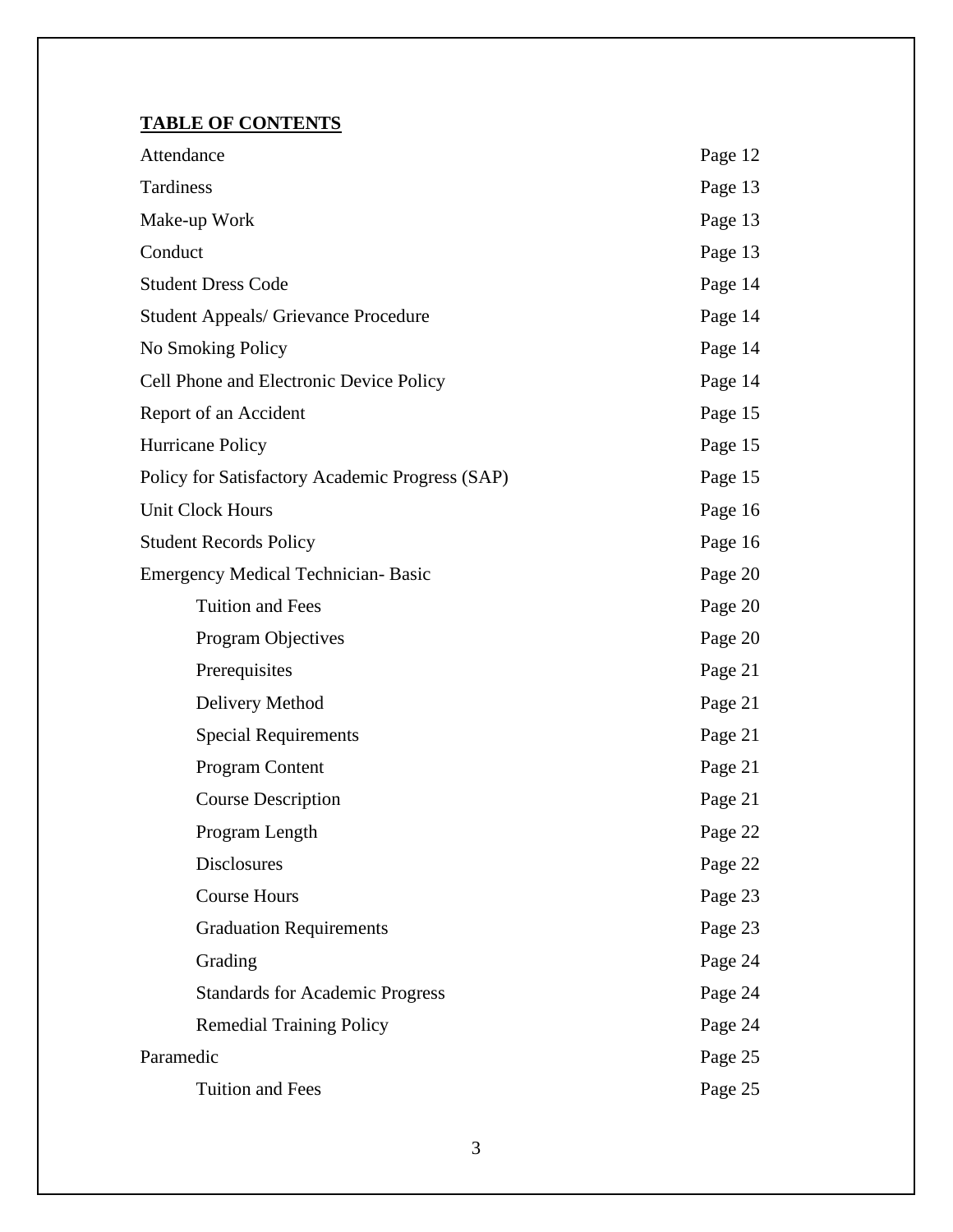| Program Objectives                     | Page 25 |
|----------------------------------------|---------|
| Paramedic cont.                        |         |
| Prerequisites                          | Page 26 |
| Delivery Method                        | Page 26 |
| <b>Special Requirements</b>            | Page 26 |
| Program Content                        | Page 26 |
| <b>Course Description</b>              | Page 27 |
| Program Length                         | Page 30 |
| <b>Disclosures</b>                     | Page 30 |
| <b>Course Hours</b>                    | Page 31 |
| <b>Graduation Requirements</b>         | Page 31 |
| Grading                                | Page 32 |
| <b>Standards for Academic Progress</b> | Page 32 |
| <b>Remedial Training Policy</b>        | Page 32 |
| <b>Health and Safety Policy</b>        | Page 33 |
| Catalog Agreement Form                 | Page 34 |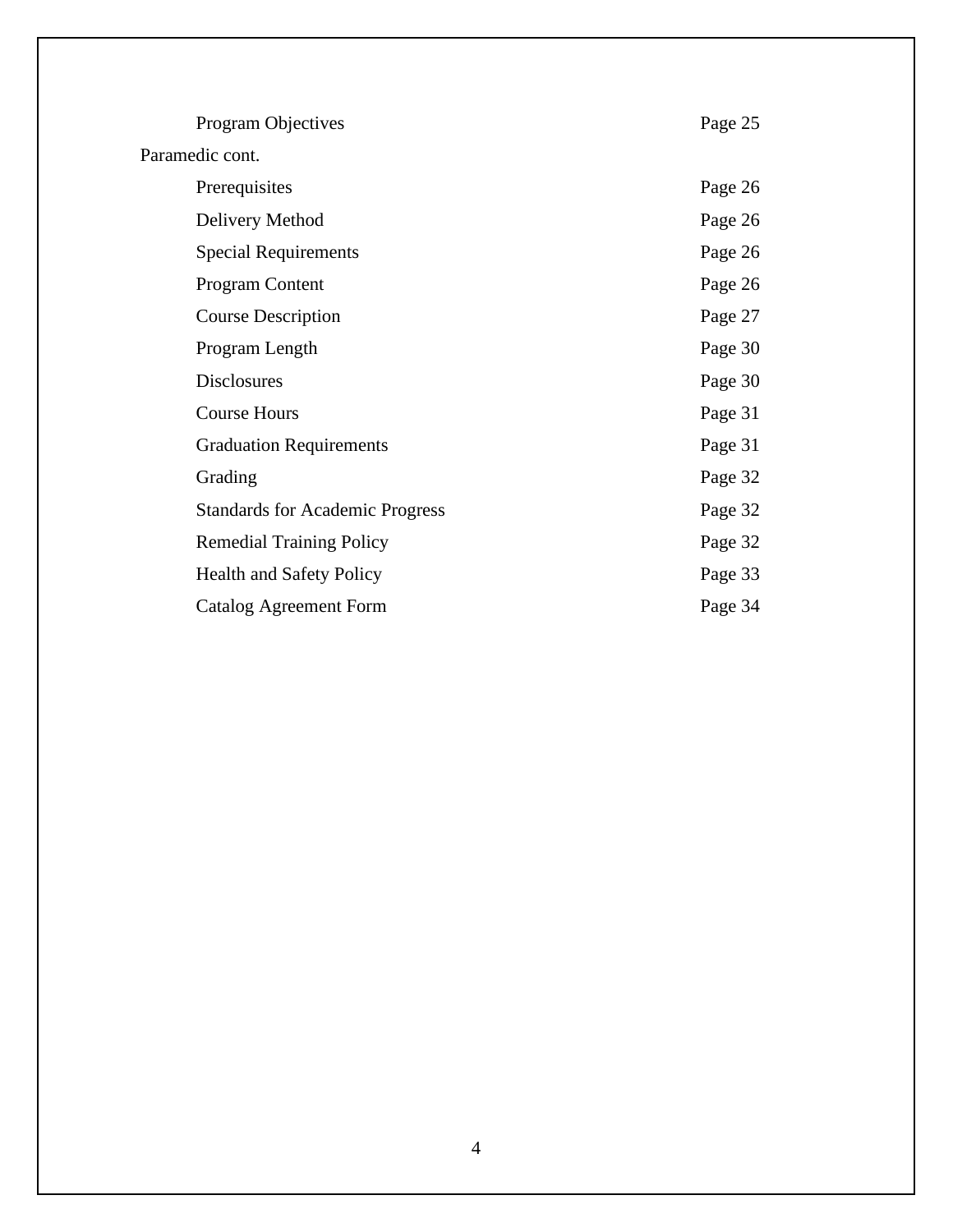## **Name and Address of School**

Southeastern Medical Academy

8900 Overseas Highway

Marathon, Florida 33050

Telephone # 888-983-2423

#### **History**

Southeastern Medical Academy was developed in 2014 as a subsidiary of International Consulting and Education Partners a Florida Limited Liability Partnership. The owners/operators of the institution discovered a need for Emergency Medical Services training in the Florida Keys. They partnered with local educators to establish a proficient, professional and academic environment that can provide the highest quality education possible and prepare students to serve the public of the Florida Keys

#### **Purpose**

This is an instructional program that prepares students for employment for Emergency Medical Technician and/or Paramedic, to function at the pre-hospital emergency level and treat various medical/trauma conditions, using appropriate equipment and materials. The program prepares students for certification as an EMT and or Paramedic in accordance with 64j-1 of the Florida Administrative Code.

The primary purpose of SEMA is to offer its students a skills focused education that prepares them for a career in the Emergency Medical Services.

#### **Licensure**

Southeastern Medical Academy is licensed by: Commission for Independent Education, Florida Department of Education, 325 West Gaines Street, Suite 1414, Tallahassee, FL 32399-0400. For further information contact the Commission for Independent Education, (850) 245-3200 or Toll Free (888) 224-6684.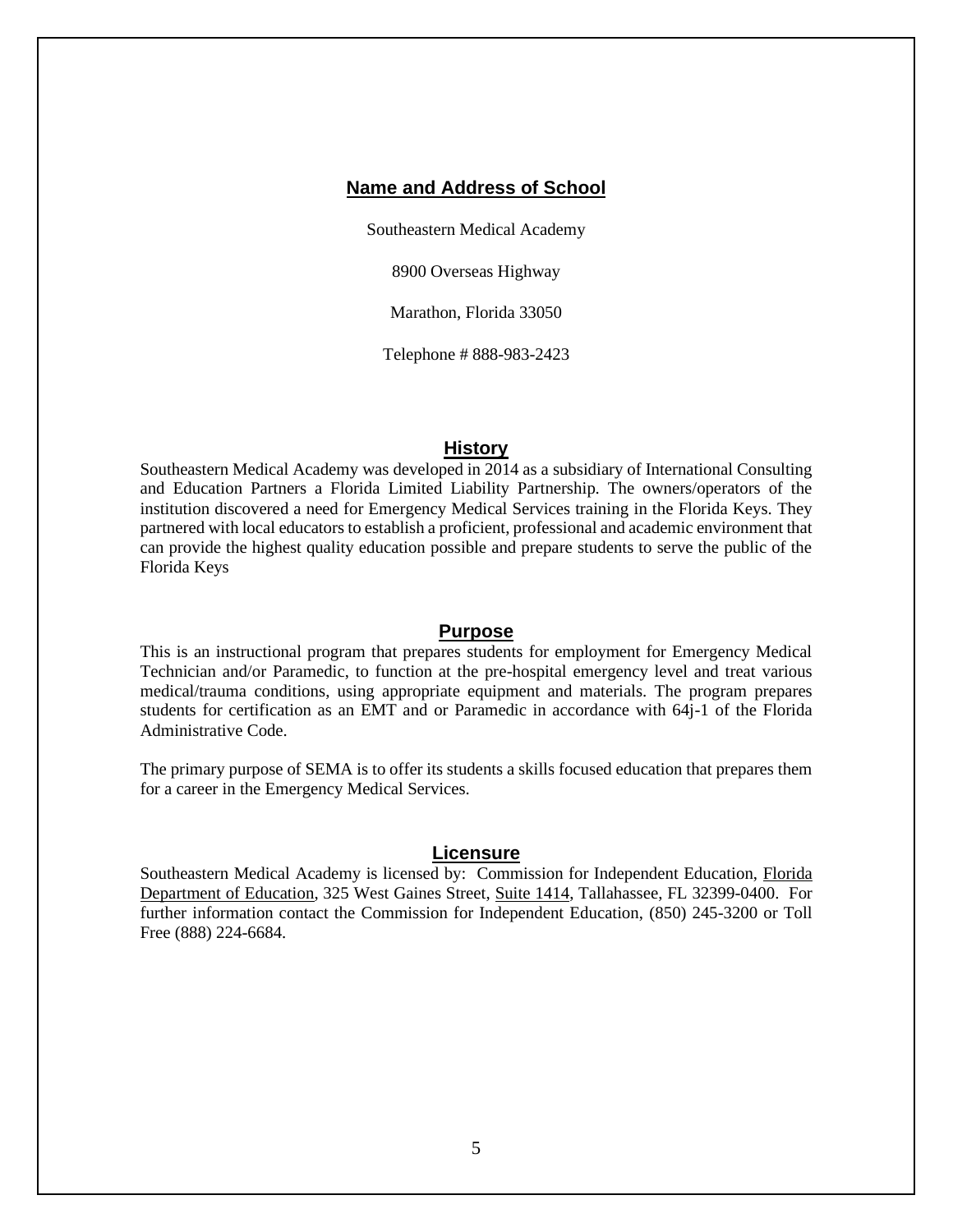## **Ownership**

Southeastern Medical Academy is owned and operated by a Limited Liability Corporation Partnership under International Consulting and Education Partners.

Antonio Gandia, MD., FACEP is a board certified Emergency Physician and Fellow of the American College of Emergency Physicians. He is a practicing Emergency Physician since 1988, and has been involved in Pre-Hospital Emergency Medicine education since 1991 as a Medical Director and educator. Dr. Gandia is involved in numerous local, state and national committees; he was President of the Florida Association of EMS Medical Directors and has been honored by the Department of Health as Medical Director of the Year for the State of Florida. Dr. Gandia is also responsible for mentoring Emergency Medicine Residents at Mount Sinai Medical Center during their EMS education. He continues to be active throughout the state in committees, organizations and educational institutions.

Bill McGrath MPS; NREMT-P; Bill has been operating private schools in the State of Florida since 1999. He currently has an Associate's Degree in EMS, a Bachelors Degree in Organizational Leadership and a Master's Degree in Executive Management. Bill is the Chief of Operations for Southeastern Medical Academy. In addition, Mr. McGrath currently works in the fire service as a Battalion Chief.

#### **Accreditation**

Southeastern Medical Academy is accredited by the Accrediting Bureau of Health Education Schools (ABHES) ID# I-415. The institution does not offer any financial aid. Credits earned may not be transferable to another school or institution. However, Southeastern Medical Academy has written articulation agreement with Braxton College for transfer.

The EMT-Paramedic program at Southeastern Medical Academy has been issued a Letter of Review by the Committee on Accreditation of Education Programs for the Emergency Medical Services Professions (CoAEMSP). This letter is NOT a CAAHEP accreditation status; it is a status signifying that a program seeking initial accreditation has demonstrated sufficient compliance with the accreditation Standards through the Letter of Review Self-Study report (LSSR) and other documentation. Letter of Review is recognized by the national Registry of Emergency Medical technicians (NREMT) for eligibility to take the NREMT's Paramedic credentialing examination(s). However, it is NOT a guarantee of eventual accreditation.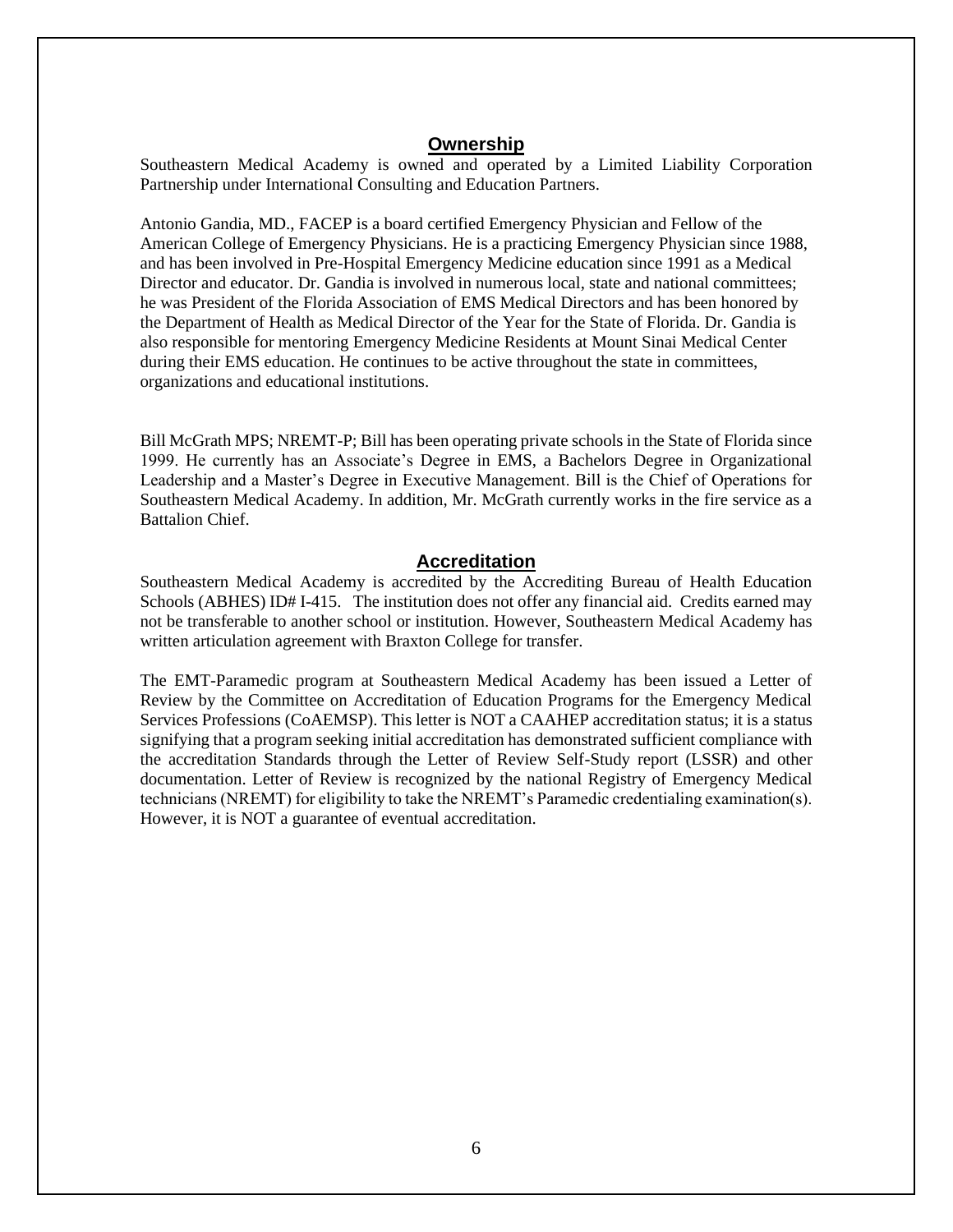## **Administrative Staff**

Program Director: Bill McGrath

Medical Director: Antonio Gandia MD

## **Advisory Board Members**

| <b>Sponsor Representative:</b> | Bill McGrath MPS; NREMT-P Program Director SEMA    |                                 |
|--------------------------------|----------------------------------------------------|---------------------------------|
| Sponsor Med. Director:         | Antonio Gandia, MD                                 | <b>Medical Director SEMA</b>    |
| Student:                       | Mike Elias                                         | <b>Current Student</b>          |
| Graduate:                      | Lisdania Santana                                   | <b>SEMA Student Graduate</b>    |
| Faculty:                       | Joe Forcine, EMT-P                                 | Lead Instructor                 |
| Hospital/Clinical Rep          | Rob Vejhani DO                                     | <b>Emergency Room Physician</b> |
| Physicians                     | Aldo Manresa                                       | <b>Emergency Room Physician</b> |
| Employers:                     | Frank Galgano, EMT-P EMS Division Chief Pompano FR |                                 |
| Police/Fire Service            | John Johnson, Felix Marquez                        | Marathon FR, Orlando FR         |
| <b>Key Government Official</b> | Ina Llenas                                         | State of Florida EMS Office     |
| Public Representative:         | <b>Terry Shore</b>                                 | Owner South Shore Plumbing      |

#### **Faculty and Staff**

#### **Antonio Gandia, MD. Chief Medical Officer; Medical Director**

Antonio Gandia, MD., FACEP is a board certified Emergency Physician and Fellow of the American College of Emergency Physicians. He is a practicing Emergency Physician since 1988, and has been involved in Pre-Hospital Emergency Medicine education since 1991 as a Medical Director and educator. Dr. Gandia is involved in numerous local, state and national committees; he was President of the Florida Association of EMS Medical Directors and has been honored by the Department of Health as Medical Director of the Year for the State of Florida. Dr. Gandia is also responsible for mentoring Emergency Medicine Residents at Mount Sinai Medical Center during their EMS education.

#### **Bill McGrath MPS; NREMT-P; Program Director**

Bill McGrath MPS; NREMT-P; Bill has been operating private schools in the State of Florida since 1999. He currently has an Associate's Degree in EMS from Broward College, a Bachelors Degree in Organizational Leadership and a Master's Degree in Executive Management from St. Thomas University. Bill is the Chief of Operations for Southeastern Medical Academy. In addition, Mr. McGrath currently works in the fire service as a Battalion Chief.

#### **Joe Forcine; Lead Instructor**

Joe Forcine has been involved in the Fire Rescue service since 1995 and has been an EMS Instructor for 15 years. Joe Forcine is currently serving as a Captain of Marathon Fire Rescue Services and is also the Training Officer for the Department's personnel. Joe obtained his EMT certification training from Miami Dade College and his Paramedic certification training from Broward College and his AS Degree in EMS from Medical Career Institute.

#### **Tony (Joseph) Chin; EMS Instructor**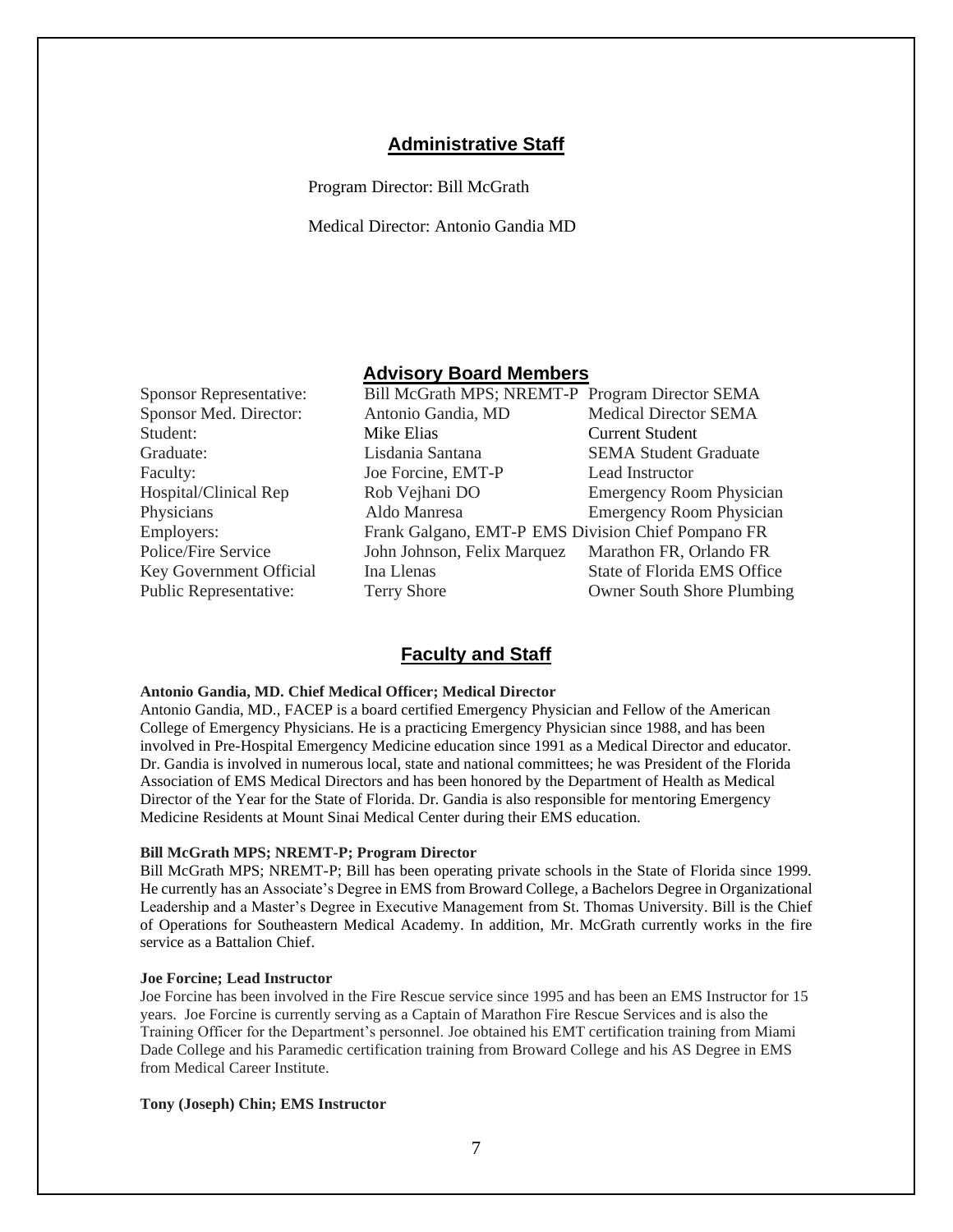Tony Chin is a Captain with The City of Tamarac Fire Recue Department. He holds an Associate's Degree in EMS and Fire Science from Florida Medical Training Institute.

**Jorge Garzon**; **EMS Instructor** Jorge has an Associates Degree from Miami Dade College. He obtained his EMT and Paramedic Licensure from Miami Dade College and works for Marathon Fire Rescue

**Denis Timothy**; **EMS Instructor** Denis has an Associates Degree from Medical Career Institute. He obtained his EMT and Paramedic Licensure from Southeastern Medical Academy and works for Marathon Fire Rescue

#### **Description of School Facilities & Equipment**

SEMA is located directly within the facility of a 19,200 square foot, two-story Fire Rescue Station building. The Fire Rescue Station is already a training facility to multiple government military bases, police and fire rescue agencies and is training hub strategically located in mile marker 48 of the middle keys area of Florida. The Fire Station's address of 8900 Overseas highway is located 48 miles north of Key West and 50 miles south of Key Largo. Erected in 2006 this state of the art Fire Rescue training facility supports the highest level in hurricane building rating of a 5 of 5 scale and includes over 2,000 square feet of training space. This space includes two classrooms, a training supplies closet, EMS office, 2 staff and student computer areas with internet access and training equipment which meets or exceeds the training requirements set by the Florida Department of health for training programs.

#### **Non-discrimination Policy Statement**

It is the policy of Southeastern Medical Academy not to discriminate against students on the basis of age, religion, disability, race, color, sex, or national origin to the extent of the law.

## **Catalog Distribution**

All students will be made available one printed copy of the institutional catalog if requested. An electronic version of the catalog will be available on the institutional website.

## **Class Starting & Ending Dates for 2020-2021**

EMT Basic Course Offerings

- March 9, 2020 June 29, 2020
- August 3, 2020 November 30, 2020
- March 9, 2021 June 30, 2021

#### Paramedic Course Offerings

- February 8,  $2020 March 2021$
- September 5,  $2020 \text{July } 2021$
- June 26, 2021 August 2022

#### **Office Hours**

School office hours are Monday, Thursday, Friday– 8:30am to 4:30pm, Tuesday and Wednesday 9:00am – 5:30 pm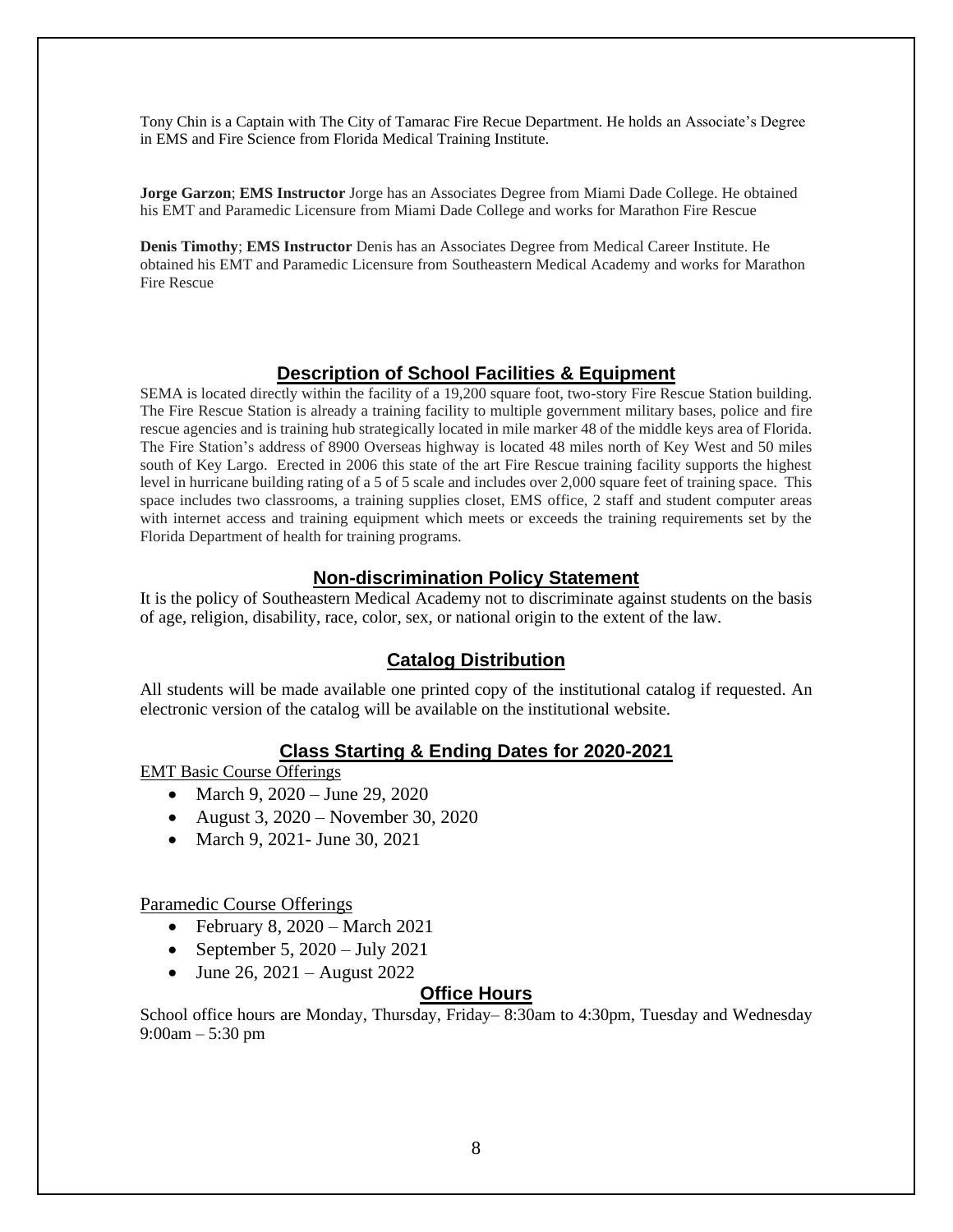## **Class Locations**

All classes are held at the Southeastern Medical Academy location. 8900 Overseas Highway. Marathon, Florida 33050

## **Library**

The Monroe County Public Library is located in Marathon. The physical location is 3291 Overseas Highway Marathon Florida 33050. Located in the heart of the Keys, the Marathon Branch Library serves the city of Marathon and the Middle Keys. Parents and children, readers and researchers, tourists looking for local atmosphere -- all come to the Marathon Branch to read, browse, learn, expand their horizons, and most of all, enjoy.

In addition the school location has a small resource/library equipped with trade periodicals, dictionary, thesaurus and several reference textbooks for student use. Students will also have access to internet for research and to log clinical information at the student resource area.

Operating hours: Monday and Tuesday: 9:30 am to 6:00 pm

Wednesday: 9:30 am to 8:00 pm

Thursday – Friday: 9:30 am to 6:00 pm

Saturday: 10:00 am – 6:00 pm

## **Program Entrance Requirements**

SEMA assures that all applicants are treated equally without regard to race, color, disability, religion, sex, sexual orientation, marital status, age or national origin. SEMA is an equal opportunity educational facility.

#### **Emergency Medical Technician-Basic**

- 1. Students must provide proof of a High School Diploma or GED equivalent
- 2. Current CPR Card (American Heart Association or American Red Cross) Healthcare Provider/ Professional Level
- 3. Immunization records showing proof of vaccination against: Varicella (chicken pocks), Mumps, Measles & Rubella or provide blood titers showing immunity
- 4. Proof of a negative Tuberculosis PPD Test (TB) or a negative chest X ray
- 5. Proof of Hepatitis "B" Vaccination Series (or proof the series has been started)
- 6. Students may also decline Hepatitis "B" Vaccination by signing the declination form.
- 7. Students are required to pass a 10-panel drug screen for illegal substance use, and a criminal background check.
- 8. All students must sign an enrollment agreement.
- 9. All students must complete an institutional application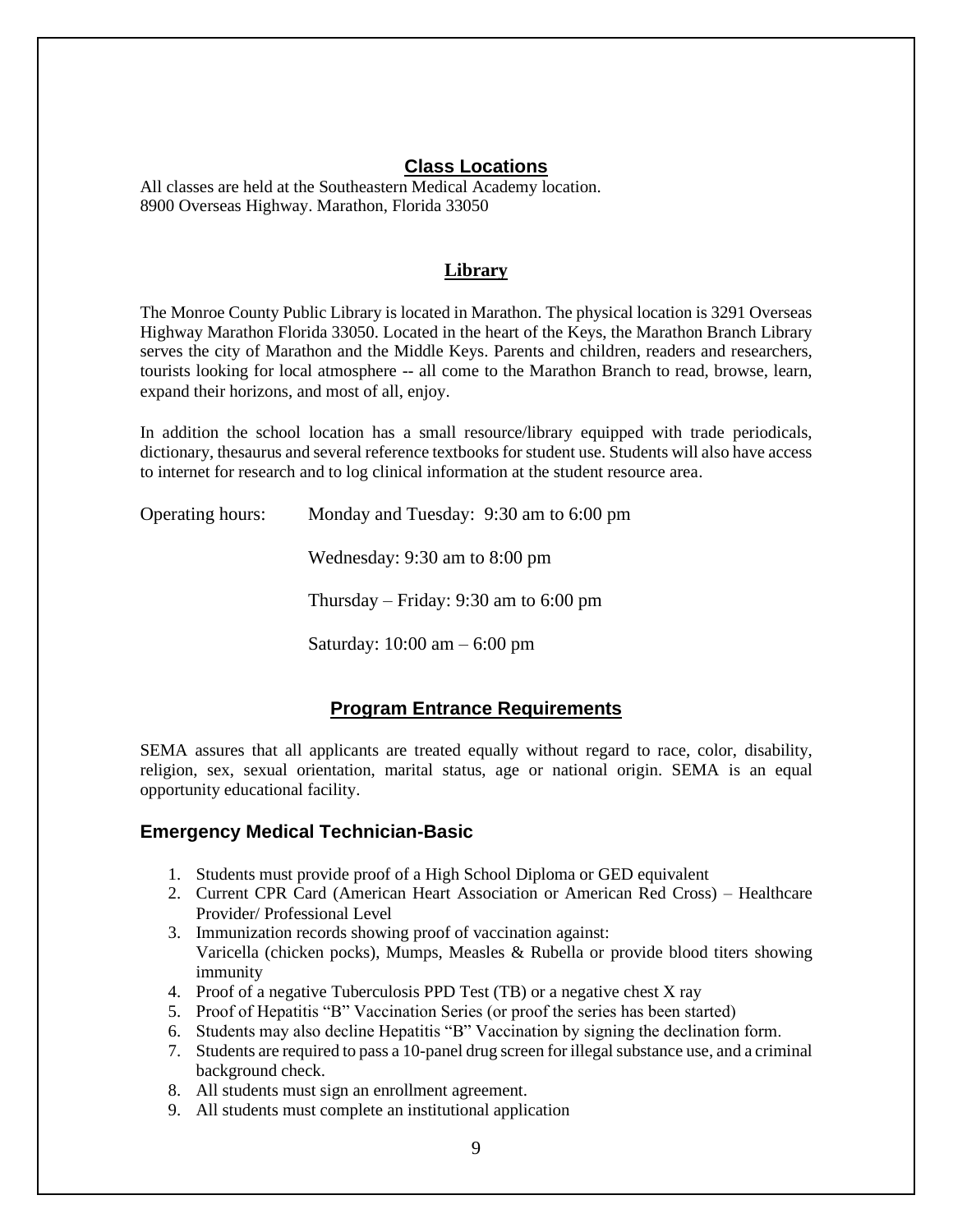## **Paramedic Program**

- 1. Students must be eligible to take the EMT Certification Exam. (Must be certified by the completion of Phase 1 of the Paramedic course)
- 2. Students must provide proof of a High School Diploma or GED equivalent
- 3. Current CPR Card (American Heart Association or American Red Cross) Healthcare Provider/ Professional Level
- 4. Immunization records showing proof of vaccination against: Varicella (chicken pocks), Mumps, Measles & Rubella or provide blood titers showing immunity
- 5. Proof of a negative Tuberculosis PPD Test (TB) or a negative chest X ray
- 6. Proof of Hepatitis "B" Vaccination Series (or proof the series has been started)
- 7. Students may also decline Hepatitis "B" Vaccination by signing the declination form.
- 8. Students are required to pass a 10-panel drug screen for illegal substance use, and a criminal background check.
- 9. All students must sign an enrollment agreement
- 10. All students must complete an institutional application

## **Class Schedule**

Posted in the classroom is a day-by-day schedule of the instructional activities that will take place in each program. This schedule is subject to change at the instructor's discretion. Every effort will be made to inform the student of changes in advance.

## **Student Materials**

It is the responsibility of each student to provide their own pencils, pens, paper and notebooks.

## **Credit for Prior Learning, Transfer of Credit, Advanced Placement**

Southeastern Medical Academy will review each student official transcript if transfer of credit is requested. The ultimate transfer of credit authority will be the Program Director. He or she may authorize previous credit received from an accredited institution within a reasonable time period. Should the National Standard Curriculum or State Curriculum Framework have changed since previous credit was awarded, the previous credit will not be granted. Prior life learning credits will not be awarded or applied to any program. It is the students responsibility to confirm whether or not credits will be accepted by another institution of the student's choice. Southeastern Medical Academy does not award Advanced Placement.

## **Holidays**

School will not be held on the following holidays. This information will be provided to students in advance. In addition, each program may have days off as documented in the student syllabus.

| New Year's Day   | Labor Day              |
|------------------|------------------------|
| Memorial Day     | Thanksgiving Day       |
| Independence Day | Christmas Day          |
| Veteran's Day    | Day After Thanksgiving |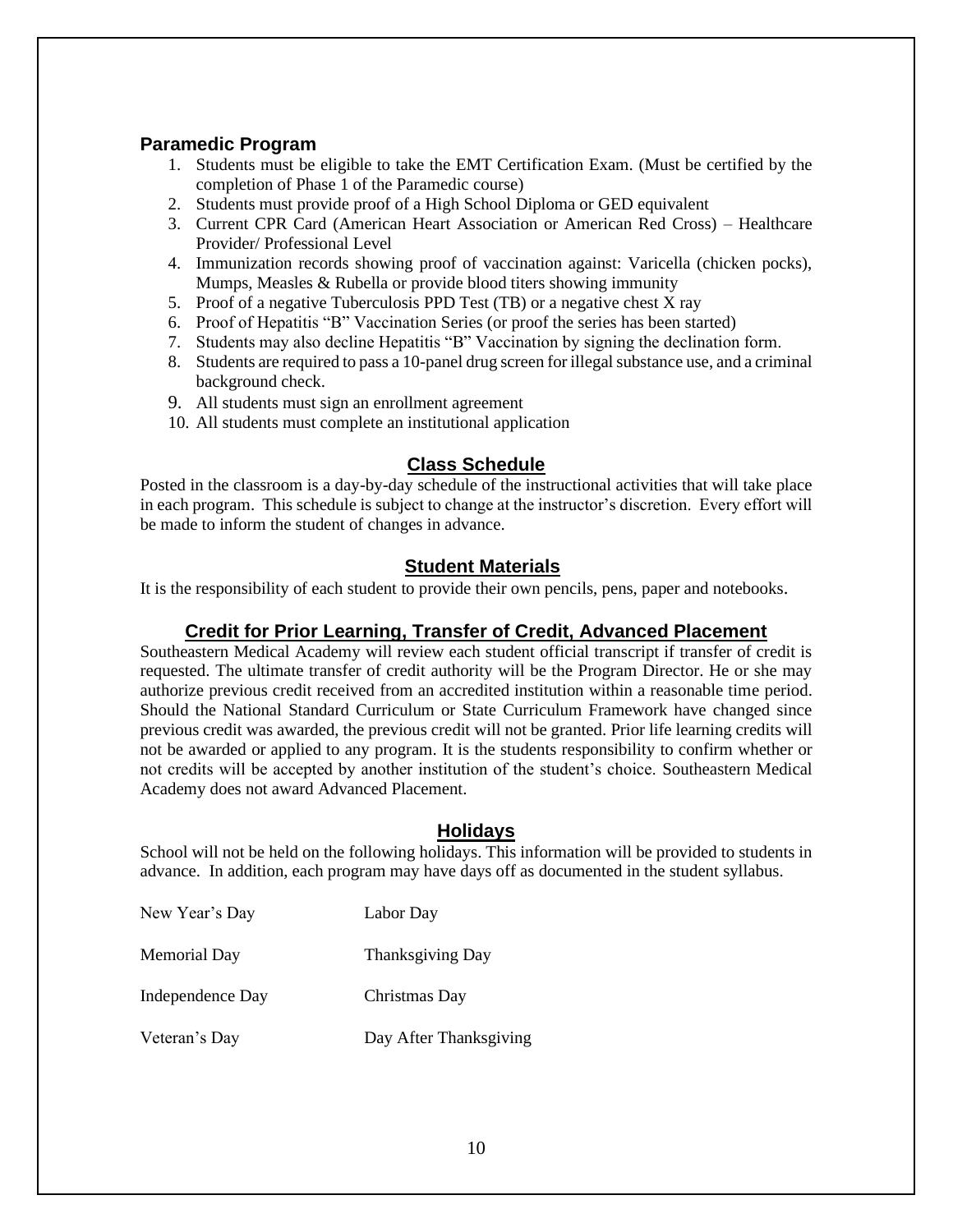## **Re-Entry or withdrawal**

A student who has cancelled or has been terminated and desires to re-enter the program of study must notify the school and follow the required admission requirements. A student that was terminated for any reason may request an interview with the Program Director and show cause why he/she should be re-instated. The decision of the Program Director is final. If the student is allowed re-entry into the school, refer to the Admission.

## **Course Cancellation**

Should Southeastern Medical Academy have to cancel any courses prior to completion, students will have the option of a full refund of all monies paid, or to have guaranteed enrollment in the next course with no additional fees. See refund policy.

## **Transfer Policy**

Students may transfer to another class (day to night, night to day) on a case by case basis that will be approved by the Program Director. A student who enrolls in a class and then wishes to transfer to another class before the start date must pay a \$50.00 transfer fee. Once classes begin, a student who is in good standing may transfer to another class provided the following conditions are met.

- 1. A written letter must be submitted to the lead instructor.
- 2. The student must sign the transfer form.
- 3. The Student has been in class 30 calendar days or less
- 4. The ability for students to transfer credits from an outside educational facility does not exist at this time.
- 5. Students shall not have failed any exams, quizzes, or performance objectives, & missed any hours of the program which includes classroom, ride and clinical time.
- 6. A student who suffers a traumatic injury during the program, which precludes him/her from continuing the program, will be allowed to enter the next available class at no charge within 12 months of date of release or with written approval from the Program Director or his/her designee. A physician must give the student full medical clearance prior to registering for the next class.
- 7. For those students who request a medical transfer for a traumatic injury that occurred outside of the program shall refer to the Refund policy.

## **Cancellation and Refund Policy**

Should a student be terminated or cancel for any reason, a refund will be made according to the following refund schedule:

- 1. Cancellation must be made in person or by Certified Mail.
- 2. All monies will be refunded if the school does not accept the applicant or if the student cancels within three (3) business days after signing the enrollment agreement and making initial payment.
- 3. Cancellation after the third  $(3<sup>rd</sup>)$  business day, but before the first class, will result in a refund of tuition only paid.
- 4. Cancellation after attendance has begun, through 40% completion of the program, will result in a pro-rated refund computed on the number of hours completed to the total program hours.
- 5. Cancellations/Dismissal after completing more than 40% of the program will result in no refund.
- 6. Termination Date: The termination date for refund computation purposes is the last date of actual attendance by the student unless earlier written notice is received.
- 7. Refunds will be made within 30 days of termination or receipt of Cancellation Notice.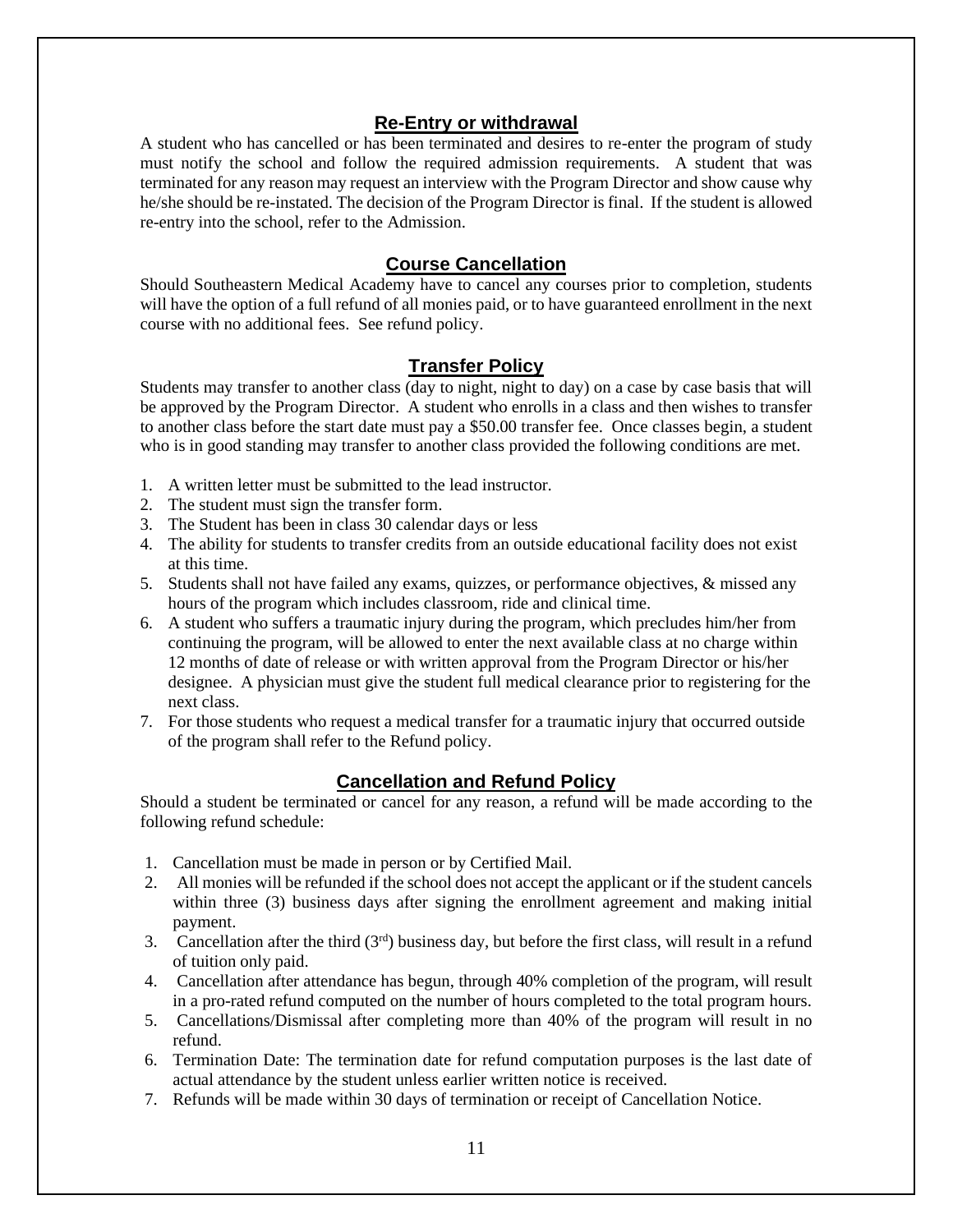- 8. A student can be dismissed, at the discretion of the Program Director, for insufficient progress, non-payment of costs, or failure to comply with rules.
- 9. Should Southeastern Medical Academy have to cancel any courses prior to completion, students will have the option of a full refund of all monies paid, or to have guaranteed enrollment in the next course with no additional fees.
- 10. For those students who sustain an injury outside of the program shall have their money refunded at the current pro-rated rate for any of the allotted time not used and upon clearance of a physicians be allowed into the next class of the students choice at full cost of the program.

## **Student Services**

- 1. Southeastern Medical Academy does not maintain housing for students.
- 2. A Regional Library is available to all students and faculty, which is located at 3251 Overseas Highway Marathon, Florida. The campus also has a student resource area for student use. See Page 9 for hours of operation.
- 3. Student records are permanently retained by the school and are available to students upon individual request. Student records may be provided to a potential employer only after the student has made written request. For those students who are denied entry or dismissed from the school, his/her records will be on file for at least one year.
- 4. Academic Advisement will be provided. Students seeking academic advisement should first see their lead instructor. If further assistance is needed, students should make an appointment with the Program Director.
- 5. Placement services or assistance is available to all students without an additional charge. Southeastern Medical Academy does not directly or indirectly imply any guarantee of employment.
- 6. No financial aid is available.
- 7. There will be no meals provided on campus for students.

#### **Placement Assistance**

Southeastern Medical Academy does not guarantee, or directly or indirectly imply, graduates of the EMERGENCY MEDICAL TECHNICIAN-BASIC or PARAMEDIC Program employment. However, the school will help graduates who wish to receive information on seeking employment. Students will be counseled in the methodology for employment in the emergency medical job market. Names of potential employers will be provided to graduates on request. Employer requirements and continuing education requirements will be pointed out to students.

#### **Attendance**

All students are responsible for completing all appropriate didactic, lab, clinical, and ride time requirements for both the EMT-B and Paramedic programs. Make up assignments will be given at the instructor's discretion for any absence. For the EMT-B program, a student who has absences amounting to eight hours will be counseled by the Lead Instructor or his/her designee and shall be placed on probation for the duration of the program. For the Paramedic program, any student who has absences amounting to 18 hours will be counseled by the Lead Instructor or his/her designees and shall be placed on probation for the duration of the program. Should the student have another absence while on probation, (from either program) the student shall be released by the Program Director. Missed ride time or clinical time shall be counted as 1 absence. A total of 2 absences will be grounds for immediate dismissal from the EMT-B or Paramedic program.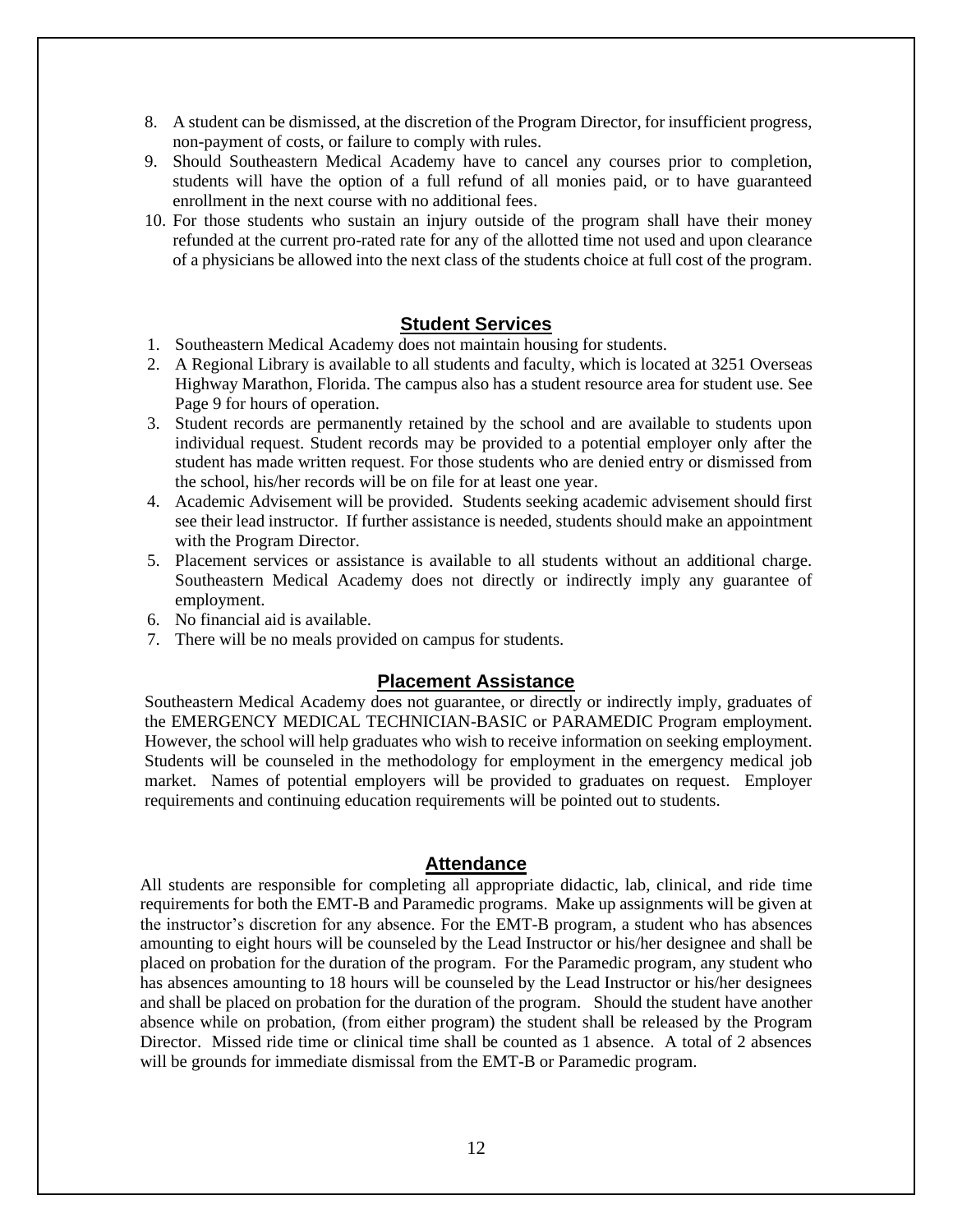## **Tardiness**

The student must have a legitimate reason for the tardiness. The instructor will counsel a student after the second lateness. Continued tardiness can lead to dismissal from the program. No student shall be permitted to miss more than a total of 8 hours for EMT and 18 hours for Paramedic during the program. This includes missed time due to tardiness or absence. Time missed due to tardiness shall be rounded upward toward the next hour. **Example:** Arrival at 09:15 will be counted as arrival at 10:00; arrival at 10:05 shall be counted as arrival at 11:00, etc. Early departures, class cuts, tardiness, etc for any portion of the class will be counted as one absence. If you are ill or will be late (emergency only) call your lead instructor and leave a message. The Lead Instructors or their designees contact numbers will be provided to you at the start of the program. Failure to call the Lead Instructor or his/her designee and report that you will miss or be late to class will be grounds for dismissal from the course.

#### **Make-Up Work**

Students who have been absent for any reason are required to make up any missed quizzes, tests, or skills within one week of the absence or at the discretion of the Lead Instructor. The Student will schedule appropriate make up work with the instructor.

#### **Conduct**

Students are expected to conduct themselves in a professional manner at all times. Students violating normal classroom demeanor or disrupting lab session will be asked to leave for the remainder of the session. Admittance will be allowed only upon written permission of the instructor and counseling with the Program Director. Possession of illegal drugs, alcoholic beverages, firearms (unless student is a certified law enforcement officer), foul language, or disrespectful behavior is considered unsatisfactory conduct and may be grounds for dismissal. A student who conducts him/herself in a manner detrimental or disrespectful to the institution personnel, staff, other students, or hospital personnel will be terminated. Cheating on any written exam or practical exam is grounds for immediate dismissal. Theft of property from the school or other students is also grounds for immediate dismissal. While at Fire Department and Hospital facilities, students will follow and obey all appropriate rules and regulations of that facility. Lying to an instructor or agent of the institution shall be grounds for dismissal from the program.

#### **Student Dress Code**

Uniform dress code shall be enforced at all times, Male members of the class shall be clean shaven with mustache, trimmed to the edge of the mouth, sideburns will be trimmed to the center of the ear, hair to their collar. All students will be required to have their hair neatly combed, excessive length of hair will have to be pinned up at all times. No earrings or jewelry hanging from neck or wrists or the wearing of sunglasses will be permitted at any time during class. The uniform in the *classroom* will be: Southeastern Medical Academy T shirt and navy blue uniform pants, black belt, and black steel toed shoes/boots. *Externship* dress code will be Southeastern Medical Academy Polo shirt and navy blue uniform pants, black belt, and black steel toed shoes/boots, Stethoscope, watch with a second hand and student ID.

#### **Student Appeals/Grievance Procedure**

Students may appeal or grieve academic/disciplinary actions, disciplinary procedures, instructor actions or inactions within 3 work days from the time of the infraction/problem. Students shall call the office to set an appointment with the Program Director. Student appeals or complaints will be evaluated and documented by the Program Director. The Program Director will take action as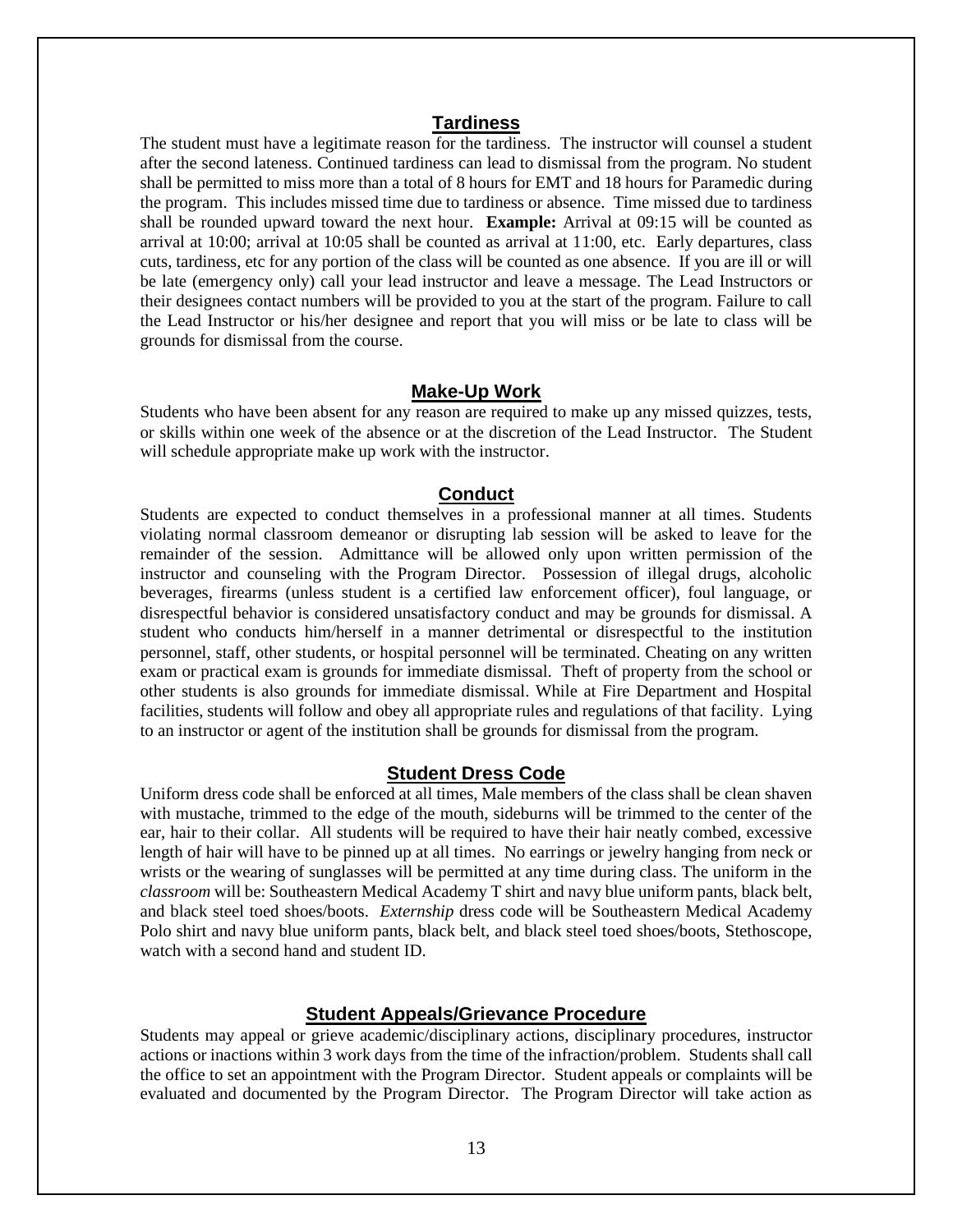necessary based on the validity of the appeal or their grievance with school, management, or the corporate office by means of the Institutions Grievance Policy.

Students may refer their grievance, if unresolved, to the following address

Commission for Independent Education Florida Department of Education 325 West Gaines Street Suite 1414 Tallahassee, FL 32399-0400 (850) 245-3200 or Toll Free (888) 224-6684

## **No-Smoking Policy**

Southeastern Medical Academy has a strict no smoking policy and or use of tobacco products in or on the institution property or while in uniform outside the institution. Failure to comply with this rule shall constitute dismissal from the program.

#### **Cell Phone and Electronic Device Policy**

Southeastern Medical Academy is dedicated to providing an ideal learning environment, where we can also keep all testing material secure. In order to do this, all cell phones and electronic devices will be prohibited in the classroom unless required by your lead instructor or designee. You may keep your personal cell phones in a book bag or some other carrying device that is not attached to your uniform. The use of Cell Phones in class or on externships for taking pictures or video is prohibited. All devices must be on "Silent." Cell phones may only be checked while on break or while you are off school grounds. Specific situation will be handled on a case by case basis that will be approved by the Lead, Co-lead or instructor of the day. Such examples of specific situations include but not limited to; family illness, child care issues, birth of a newborn, etc. Any infraction of this policy will be strictly enforced resulting in probation to dismissal of the program.

#### **Reporting of an Accident**

It is the responsibility of the student to report all accidents immediately to the class instructor and the proper forms completed. **It is your responsibility to report any injury that occurs to you during training. Failure to do so may lead to dismissal from institution.**

#### **Hurricane Policy**

Southeastern Medical Academy will cancel all classes, clinical, and field rides upon the announcement of a Hurricane warning. If local county schools cancel classes prior to the notice of a hurricane warning then the institute will follow local advisory and cancel classes. In the case of cancelled classes the institute will have to either extend the graduating date or make up the dates during unscheduled classes. All students must be in agreement of such action and each sign a letter acknowledging such action.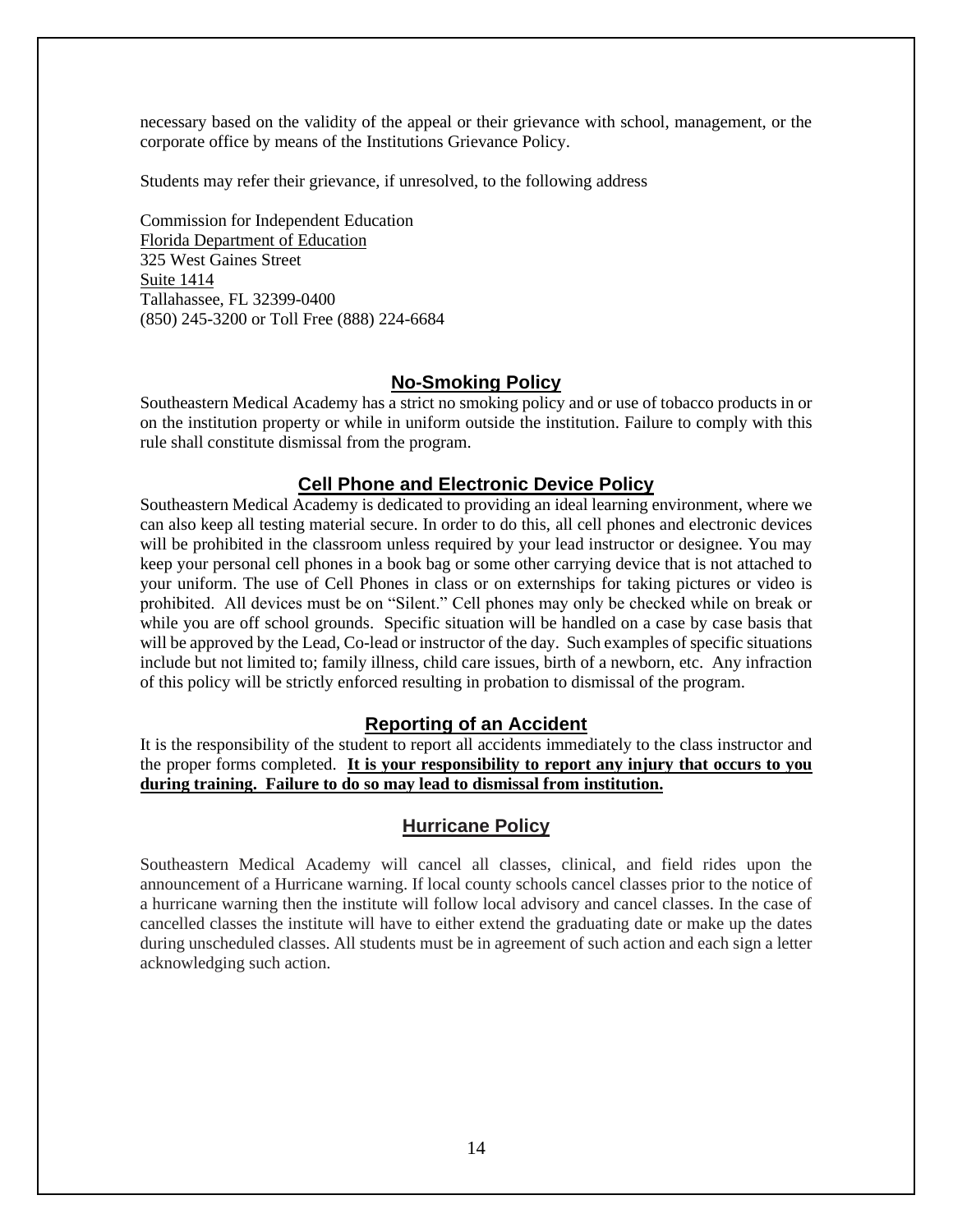## **Policy for Satisfactory Academic Progress (SAP)**

Students' must make satisfactory progress for Satisfactory Academic Progress.

1. All students will receive a SAP evaluation at the midterm, at the final exam.

2. During a program, the instructor, Program Director, Medical Director will review each SAP form thoroughly.

3. If the student's SAP report is unsatisfactory, the student will be placed on academic probation not to exceed 60 days.

4. On the probation form a solution for improvement will be made and implemented immediately. 5. If at the end of the probation SAP has not improved then the student will be removed from the program. The student will have a failing grade placed on his transcript and will have to reenroll for the next course. The student may grieve the decision if they choose to but must follow the grievance procedure and policy outlined in their handbook.

6. **Leave of Absence** - Under no circumstance does Southeastern Medical Academy allow for any student to take a leave of absence during their enrollment in any program. If a student is unable to complete a program they will automatically be withdrawn pending a refund if applicable. On certain occasions other than GPA attendance or conduct violation, a student **MAY** be allotted a time frame for completion of the program. The time absent may not exceed the length of a normal program. Students' must remember that clinical and field rides may not be more than 12 months old at the time of graduation. The student will not be required to repay a registration fee to enter into another course and may have to repay certain clinical and field times based on the amount completed from previous class. In order for this to be valid the student must have not failed any exams prior to the separation be on any type of probation and must be financially up to date. The Program Director has the final decision on allowing separation; if not then the student must reapply to the next available class and repay tuition and all applicable fees.

7. Southeastern Medical Academy does offer remedial courses to help improve academic progress. The school does offer remedial time to assist the students in understanding the certain topics and no additional fees to the student.

8. Class, clinical, field attendance, testing requirements, and GPA requirements are listed in each student handbook. For the purpose of SAP the following minimum standards are followed in the following:

| Program Title                                | Max Hours<br>missed | Minimum<br>cumulative GPA | Minimum score<br>on modular or<br>chapter test | Re-test allowed                                 |
|----------------------------------------------|---------------------|---------------------------|------------------------------------------------|-------------------------------------------------|
| Emergency<br>Medical<br>Technician-<br>Basic | 8                   | 80%                       | 75%                                            | 2 modular or<br>chapter exams<br>may be retaken |
| Paramedic                                    | 18                  | 75%                       | 70%                                            | modular or<br>chapter exams<br>only once        |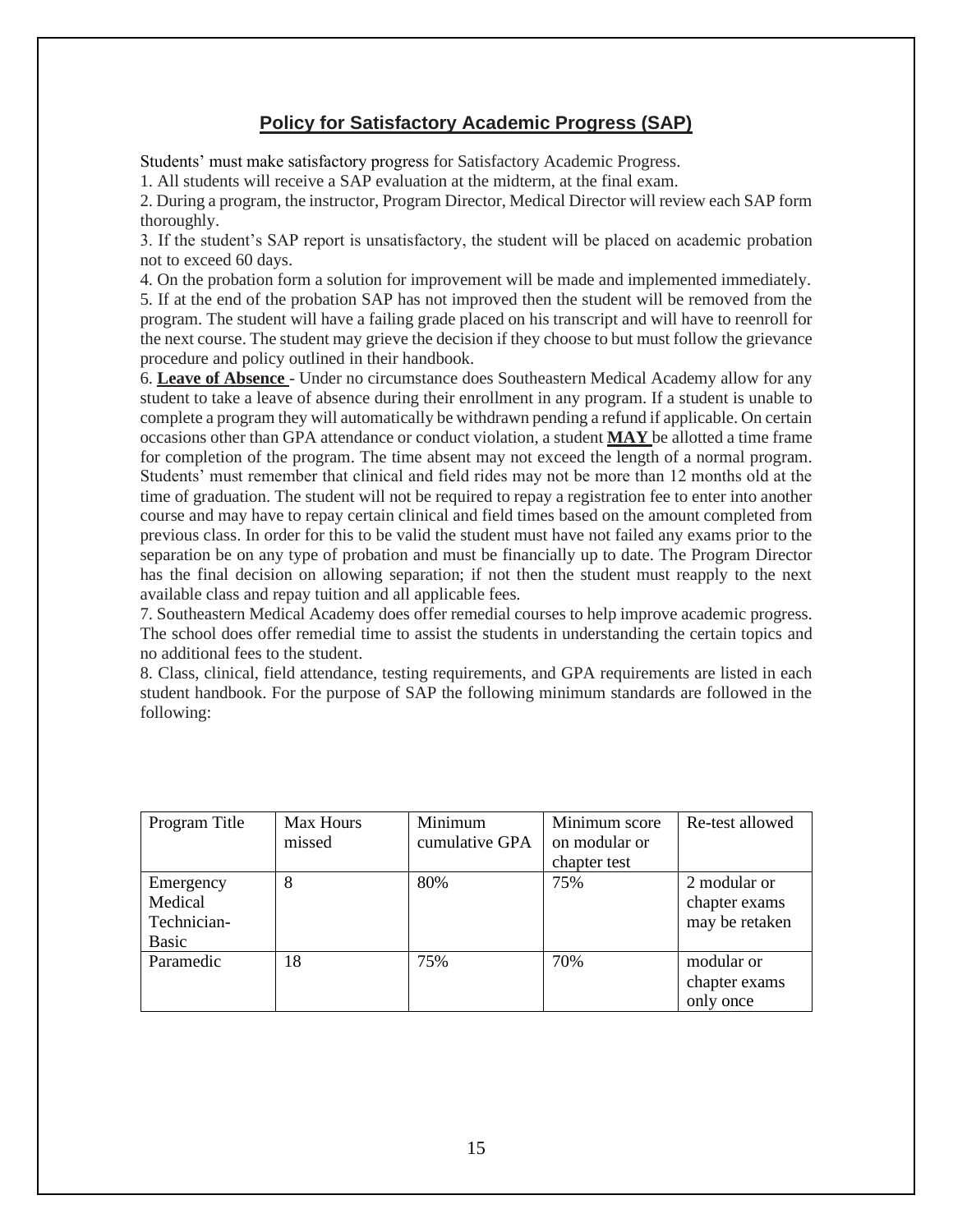## **Unit Clock Hours**

All classes are based on (1) clock hour system. Definition of a clock hour: One (1) clock hour is a period of 60 minutes with a minimum of 50 minutes of instruction in the presence of an instructor.

## **Student Records Policy**

The General Education Provisions Act, Section 438, as amended, and the regulations promulgated for the enforcement of the act, found at 45 Federal Register 30911, as amended at 45 Federal Register 86296, provide all students enrolled or previously enrolled at Southeastern Medical Academy have the following rights in relation to their educational records:

#### **I. General Policy**

No information from records, files, or other data directly related to a student, other than public information defined below, shall be disclosed to individuals or agencies outside the institution without the written consent of the student, except those disclosures set forth in paragraph IX.

## **II. Definition of Educational Record**

Student educational records are defined as those records, files, documents, and other material which contain information directly related to students and which are maintained by Southeastern Medical Academy. Records of instructional, supervisory, and administrative personnel which are in the sole possession of the maker and accessible only to the maker or a substitute are specifically excluded from this definition of educational record. Records which are made or maintained by physicians, psychiatrists, psychologists, or other professionals or paraprofessionals and which are maintained in connection with treatment and are not available to anyone else are also excluded from a student's educational record, but such records are available to another physician or appropriate professional of the student's choice if requested. Records, which only contain information relating to a person after that person is no longer a student, are not considered part of the student's educational record.

#### **III. Definition of Student**

For the purpose of this policy a student is defined as any individual currently or previously enrolled in any academic offering of Southeastern Medical Academy. It does not include prospective students.

## **IV. Public Information**

The following is a list of public information which may be made available by SEMA without prior consent of the student and which is considered part of the public record of the student's attendance: Name, address (local and permanent), telephone number, date and place of birth, major field of study, participation in officially recognized activities and sports, dates of attendance, degrees and awards received, schedule of classes, and institution most recently previously attended. The information will not be made available if a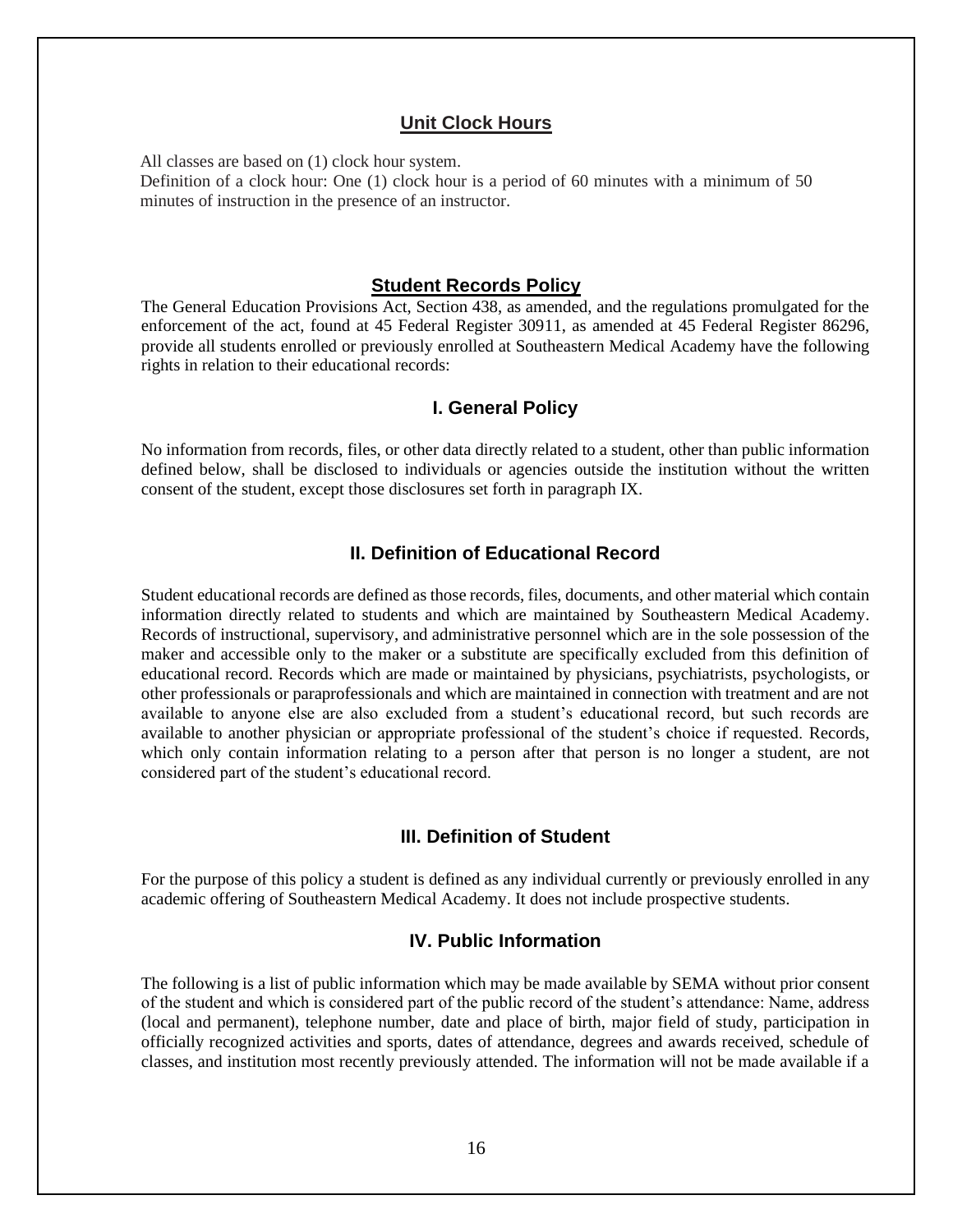student directs a written instruction to the appropriate records official prior to the end of the registration period for any given term.

## **V. Types and Location of Records**

Each program maintains a file on each student enrolled, containing applications, grade reports or other performance evaluations, and correspondence. Southeastern Medical Academy has designated the Program Director as responsible for student records; The records official is responsible for maintaining a listing of student records within the records official's area of responsibility, indicating the location and general content of the records. Any student request concerning records or files, including requests that public information not be disclosed, requests for disclosure to third parties, and requests for access by the student should be directed to this official. Forms for all such requests may be obtained from these officials. These persons will also act as hearing officers when the content of a record is challenged as provided below.

## **Vl. Disclosure of Student Records to the Student**

The student is accorded the right to inspect, in the presence of a SEMA staff member, records, files, and data primarily and directly related to the student. To inspect a file a student should go to the office of the records official and initiate a request in writing. If a student desires to obtain copies of the items in the educational record rather than personally reviewing the record, the written request to the records official for copies must be signed and notarized to prevent disclosure to persons other than the student. A time for inspection shall be granted within 45 days of the date of the request, and copies will be mailed within the same time period. Copies shall be made and provided to the student at a cost to the student equal to actual cost of reproduction and payable in advance.

The right of inspection does not include financial statements of parents, confidential recommendations placed in the file prior to January 1, 1975, provided that such recommendations were solicited with a written assurance of confidentiality or sent or retained with a documented understanding of confidentiality and used only for the purpose solicited, and other confidential recommendations, access to which has been waived by the student in accordance with paragraph Vlll.

## **Vll. Challenging the Contents of the Record**

SEMA will respond to any reasonable request for an explanation or interpretation of any item in a student's file. Requests for such explanation or interpretation should be addressed in writing to the appropriate records official.

If, after inspecting a record, a student believes that information contained in the educational record is inaccurate or misleading or violates his or her privacy, the student may request that the record be amended by presenting such request in writing to the appropriate records official. A request that the record be amended shall be answered by the records official within 15 days of its receipt with information that the record has been amended as requested or that the record has not been amended and that the student has a right to a hearing on the matter. A written request for a hearing should be addressed to the appropriate records official as listed in V, who will set a date and time for hearing with reasonable notice of same to the student within 45 days of receiving the request.

The request for hearing should identify the item or items in the file to be challenged and state the grounds for the challenge, e.g., inaccuracy, misleading nature, inappropriateness. The records official shall examine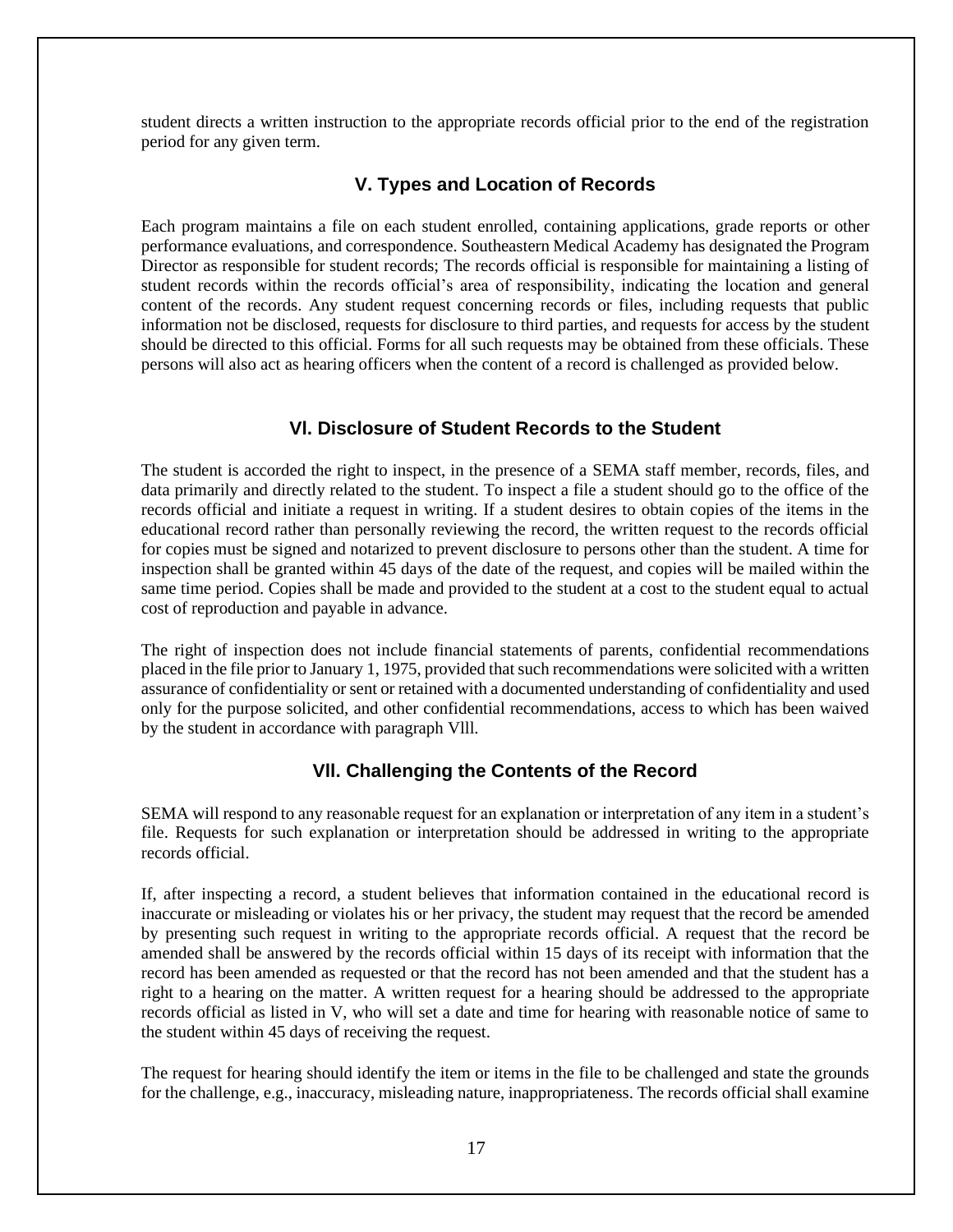the contested item, shall hear the person responsible for placing the item in the file if appropriate, and shall examine any documents or hear any testimony the student wishes to present. A student may be assisted or represented by individuals of his or her choice, including an attorney, at his or her own expense. The records official may decide that the item should be retained or that it should be deleted or altered. The records official shall issue a written decision, based solely on the evidence presented at the hearing, within 10 days of the conclusion of the hearing. If the decision is adverse to the student, the notice of decision shall include a statement that the student has the right to place a statement in the record commenting on the information and/or setting forth reasons for disagreeing with the decision.

## **Vlll. Waiver of Access**

SEMA may request that a student waive the student's right to inspect confidential recommendations respecting that student's application for admission, provided that the student be notified, upon request, of the names of all those providing the recommendations, the recommendations are used only for the purpose solicited, and the waiver is not a condition of admission or any other benefit. Confidential recommendations respecting application for employment or the receipt of an honor or other recognition may also be waived.

A waiver may be revoked with respect to actions occurring after revocation by so notifying the records official in writing.

## **IX. Providing Records to Third Parties**

The general policy of Southeastern Medical Academy is to refuse access to or disclosure of information from student records to third parties without the written consent of the student. Should a student wish to have such records released, a signed and dated written request must be directed to the proper records official, specifying the records to be released, the reason for release, the party or class of parties to whom records are to be released, and a request for copies to the student, if desired. SEMA will then transfer or grant access to the information. The transferred information shall contain a statement that the information may be used by the receiving party or, if an organization, by its officers, agents, and employees for the purpose requested, but that the party shall not transfer the information to any other party except with the written consent of the student. A charge not to exceed the actual cost of reproduction will be assessed against the student when copies are made for the party or the student. Student records are available to the following persons with the accompanying conditions without written consent of the student: Instructional or administrative personnel whose duties include responsibilities to students, which in the institution reasonably require access to student records.

- 1. Officials of other schools in which a student seeks to enroll. SEMA will make a reasonable attempt to notify the student of the transfer, as well as the student's right to a copy, upon request, and the right to a hearing to challenge the contents if desired.
- 2. Certain representatives of federal departments or agencies or state educational authorities as provided by the law. In absence of consent or specific authorization by federal law of the collection of personally identifiable data, data collected by excepted officials shall be protected in a manner which will not permit personal identification of students and parents by other than those officials, and personally identifiable data shall be destroyed when no longer needed.
- 3. Organizations conducting studies for administrative evaluation, tests, etc., provided that studies are not conducted in a manner which will permit personal identification of students or their parents by other than representatives of the organization and that the information will be destroyed when no longer needed for the purposes collected.
- 4. Accrediting organizations.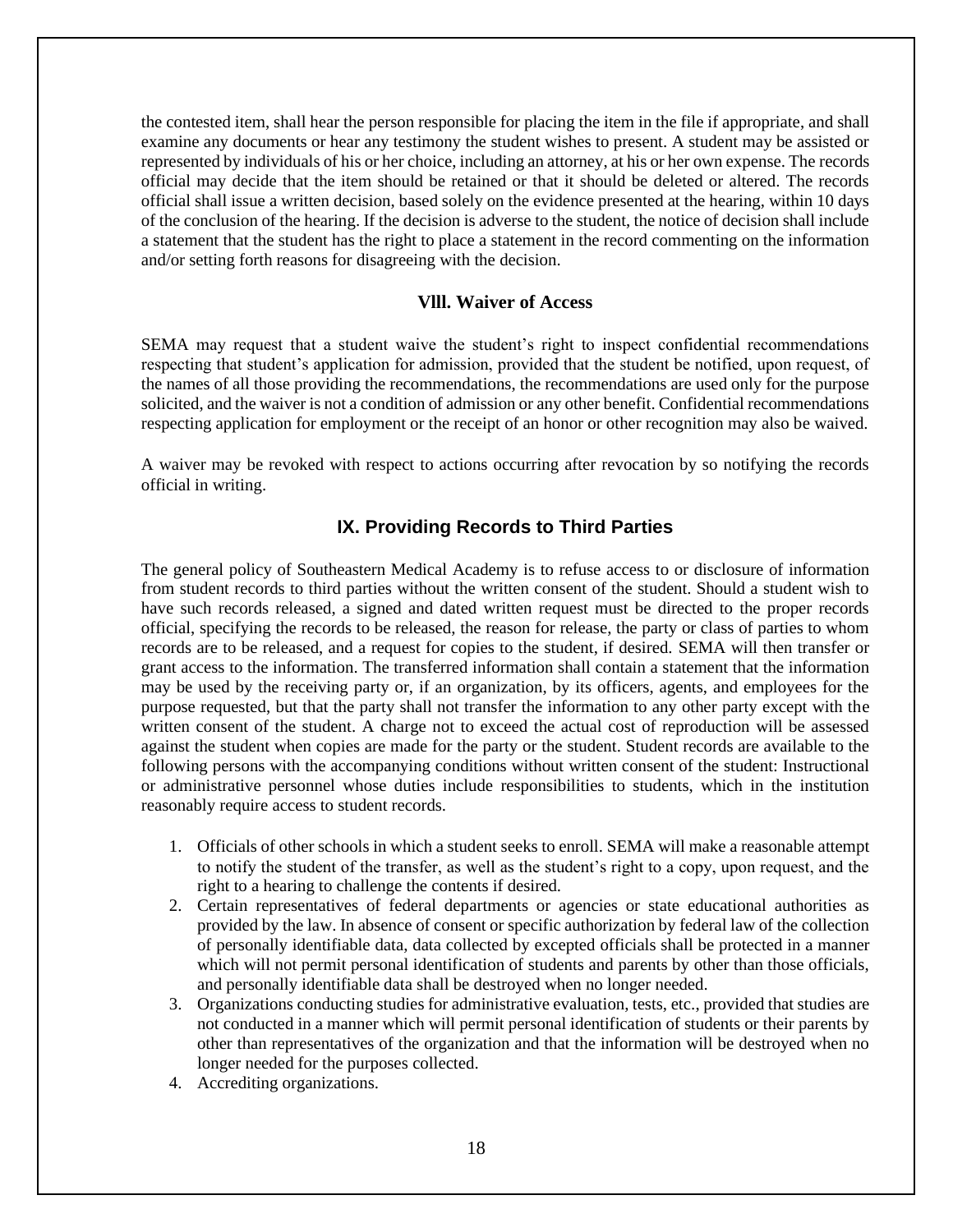- 5. Other appropriate persons in an emergency to protect health or safety of students or others. In determining appropriateness of disclosure, consideration will be given to the seriousness of the threat to health or safety of the student and others, the need for information to meet the emergency, whether the parties requesting information are in a position to deal with the emergency, and the extent to which time is of the essence.
- 6. In response to lawful subpoena or court order.

SEMA will keep a record, indicating the name and legitimate interest, of all disclosures except those made to a student, those made pursuant to written consent, those designated as public information, and those made to persons at Southeastern Medical Academy with a legitimate educational interest. This record of disclosure will become a part of the educational record, subject to inspection and review.

**X.** The SEMA Student Records Policy shall be published in the catalog of the school, and a copy shall be displayed prominently on a bulletin board of the school. In order to comply with the requirement that SEMA give annual notice of this policy to enrolled students, a short notice of the policy shall be included in the Class Schedule for each term.

**XI**. Any student who believes that SEMA has violated his or her right to access or privacy of educational records as established by the Family Education Rights and Privacy Act of 1974, as amended, the accompanying regulations published at 45 Federal Register 30911, as amended at 45 Federal Register 86296, and this policy may address a complaint to:

The Family Educational Rights and Privacy Act Office Department of Education 400 Maryland Avenue, S.W. Washington, D.C. 20202

## **Emergency Medical Technician – Basic 270 Clock Hours**

## **\*This program is offered in a residential format Program Cost**

| REGISTRATION FEE (Non-Refundable)          | 100.00<br>S. |
|--------------------------------------------|--------------|
| CRIMINAL BACKGROUND CHECK (Non-refundable) | -S<br>50.00  |
| <b>TUITION</b>                             | \$1,450.00   |
| <b>TEXTBOOKS</b> and SUPPLIES              | \$400.00     |
| <b>TOTAL PROGRAM PRICE</b>                 | \$ 2000.00   |
|                                            |              |

Student supply fee includes T shirt, Polo shirt, student handbooks and school ID METHODS OF PAYMENT  $-$  VISA/MC – cardholder must be present in order to process this form of payment. CANNOT BE USED AS DEBIT.

OR

Cashiers' Checks or Money Orders ONLY accepted. The \$100.00 registration, \$50.00 background check fees must be paid at enrollment. The balance of \$1800.00 shall be paid one week prior to the start of class.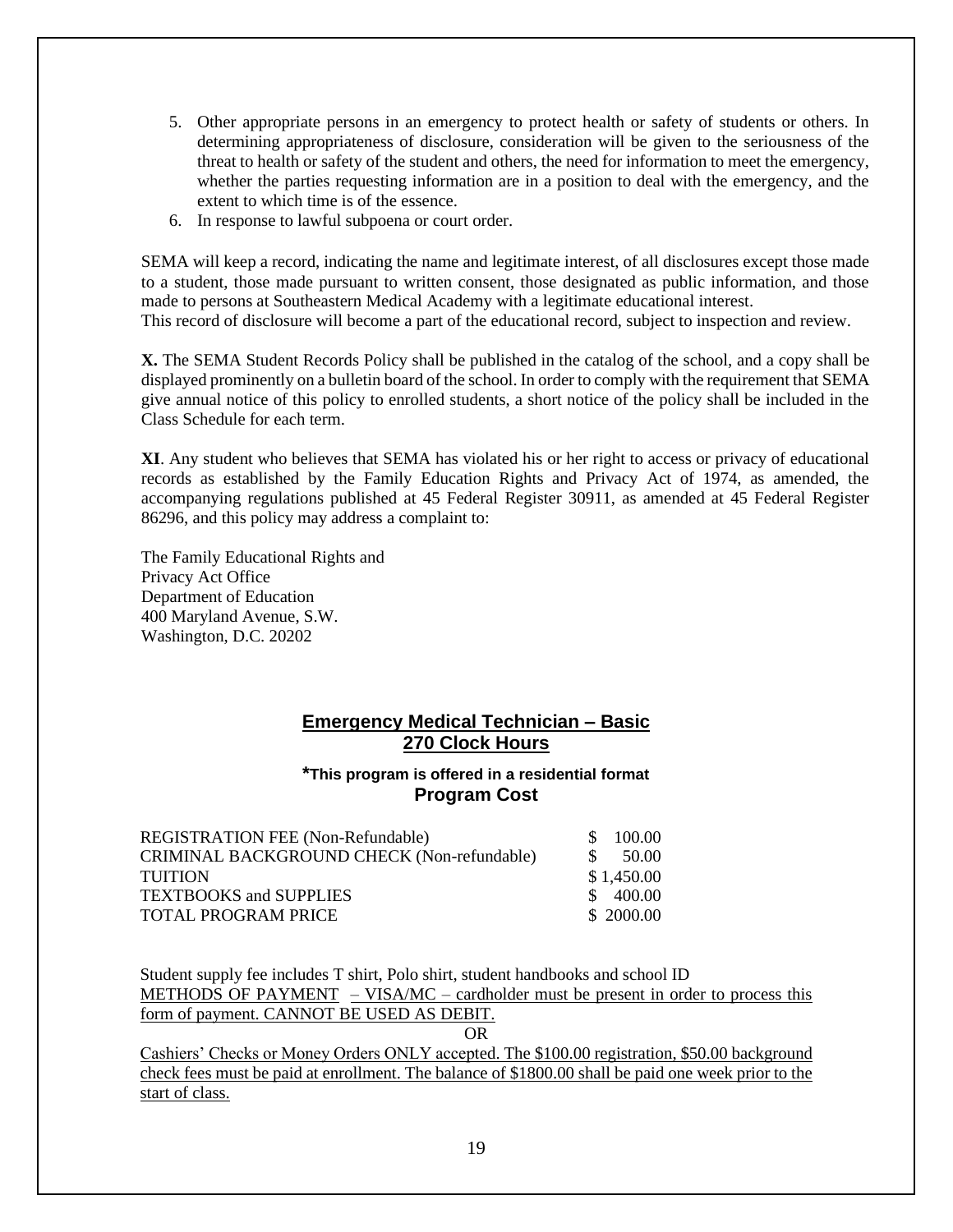Payment can be made as follows:

( ) Full payment at signing of enrollment agreement.

( ) Registration fee and background check fee at signing of enrollment agreement, with balance paid prior to class starting date.

NOTE: All fees and tuition must be paid prior to class starting date. FINANCIAL AID: Financial aid is not available.

All prices for the program are as printed herein. There are no carrying charges, interest charges or service charges connected with the programs.

## **EMT Basic Program Objectives**

- 1. Student shall complete all the requirements set forth by the most current United States Department of Transportation, National Highway Traffic Safety Administration.
- 2. The student will need to have passed all module exams with a passing score of 75% and the midterm and final with an 80% or higher.
- 3. The student will need to have successfully completed and passed the practical portion of the EMT Basic course, set forth by the National Registry guidelines.
- 4. Successfully complete the required clinical and field internship set forth by SEMA.
- 5. Be competent in all the objectives of the National curriculum.
- 6. Demonstrate, and comprehend all the clinical and didactic material through a final written and practical exam.
- 7. Demonstrate the ability to adhere to rules and responsibilities set for the by the institution throughout the course
- 8. Comprehend and apply clinical information relevant to the role of the EMT
- 9. Demonstrate proficiency in all of the skills necessary for the entry level EMT
- 10. Demonstrate personal behaviors consistent with professional and employer expectations for the EMT
- 11. To assist the entry level EMT in the recognition of the need for continuing education.

## **Prerequisites**

There are no pre-requisites for this program

## **Delivery Method**

There program is only offered in a residential format

## **Special Requirements**

Prospective students need to be aware that the Basic Emergency Medical Technician program and career requires that students are physically able to complete all necessary tasks, such as, bending, stooping, working on their knees for extended periods, working in dangerous environments, doing CPR for extended periods, lifting and carrying persons and equipment in excess of 175 pounds, and other tasks requiring manual dexterity and strength. Students should also be aware that prospective employers normally require criminal and personal background checks, therefore, any criminal record or serious offenses on driver licenses may exclude certain employment opportunities.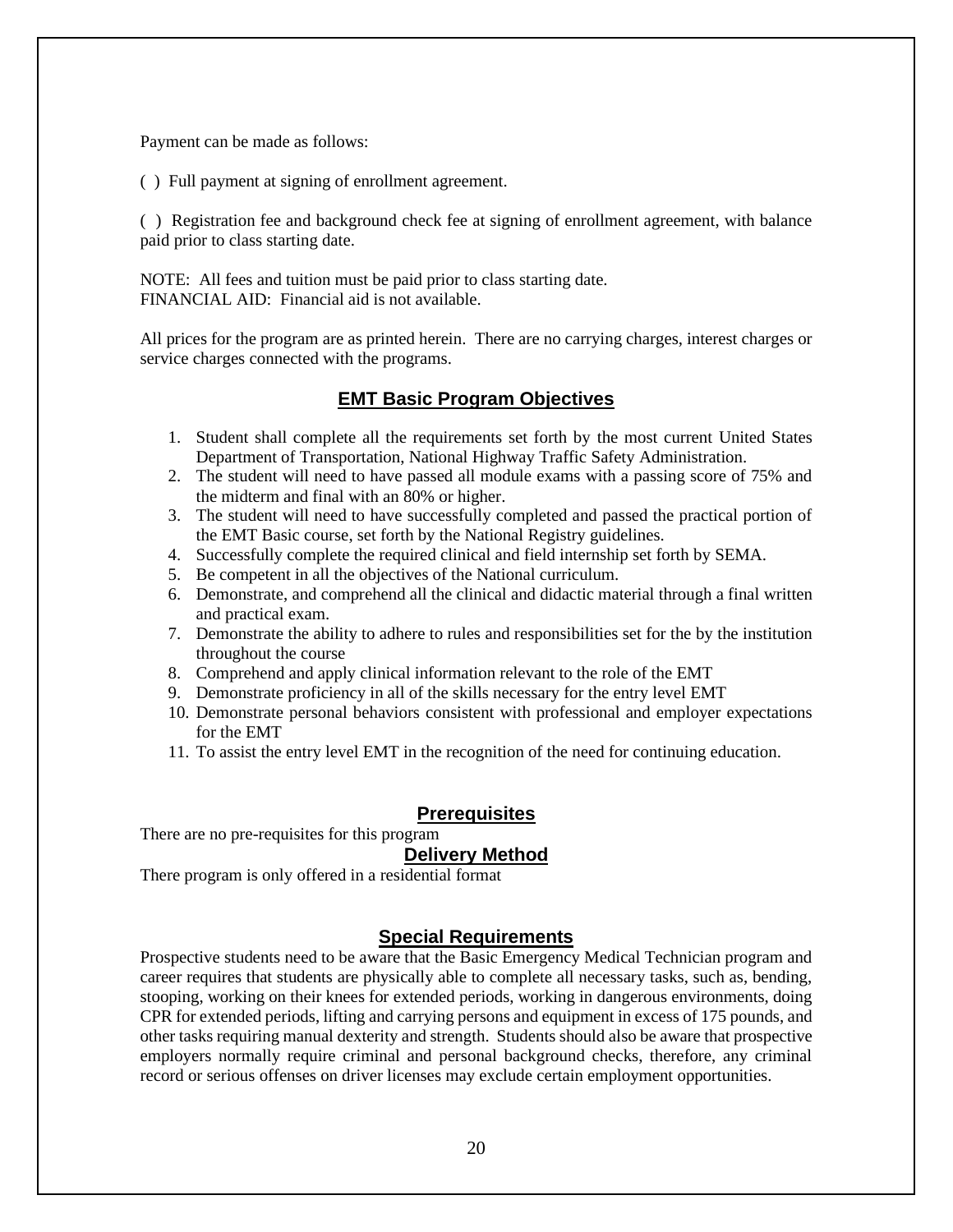## **Program Content**

The EMT program offered by Southeastern medical Academy is based on the most current curriculum set forth by the United States Department of Transportation. This 270 hour program uses 3 objectives for teaching; Cognitive, Affective, and Psychomotor. The student must successfully pass each phase of the EMT program, which covers, didactic, hands on training (lab), hospital externship rotations, and field internship which is covered in the student handbook. The student will also be taught 4 hours of HIV/Aids Education.

## **Course Description**

The course numbering system begins with the letters EM followed by a sequential number for each section of the program starting with 001 and ending with 004.

EM001. Lecture This module will cover the didactic portion of the program. It will consist of preparatory (14 hours including safety, well-being, communications and documentation, the human body and life span development), Pharmacology (6 hours including the principles of pharmacology), patient assessment (5 contact hours), airway (6 hours including the management of airways), shock and resuscitation (6 hours including shock management and BLS review), medical emergencies(25 hours including specific medical conditions relating to each body system), trauma (20 hours including specific traumatic injury process and management of the adult patient), special patient population needs (15 hours including obstetrics, pediatrics and geriatric emergency management), EMS operations (8 hours including terrorism and disaster response, special rescue and extrication), and ALS techniques (5 hours including how to assist the paramedic in ALS procedures). This module will account for 110 total contact hours. This module will include 4 hours of instruction on HIV/Aids infection control. Students will be familiarized with Section 401, Florida Statutes, and Chapter 64J-1, FAC.

Clock Hours: Lecture: 110 Lab: 0 Pre-REQUISITE: CPR for Healthcare Providers

EM002. Laboratory This module will consist of the laboratory or psychomotor requirements of the program. Each student will complete the required hours in the lab setting and demonstrate the required skills set forth by the most current United States DOT curriculum and National Educational Standards. Students will be provided individual lab skill sheets that must be completed during the skill sessions. Upon conclusion of the program, each student will receive a comprehensive final practical exam which must be passed with an 80% in order to pass this module. Individual skill sheets will be provided in the student manual. This module consists of 88 contact hours.

Clock Hours: Lecture: 0 Lab: 88 C0-REQUISITE: EM001 Lecture

EM003 Field Ambulance Field Training: This module requires the student to ride with an assigned Emergency Medical Services system for 48 hours to acquire hands on experience in emergency medical procedures. In addition, student will have clinical objectives that must be completed in order to pass the module. Those objectives can be found in the student clinical manual.

Clock Hours: Lecture: 0 Lab: 0 Externship: 48 CO-REQUISITE: EM001, EM002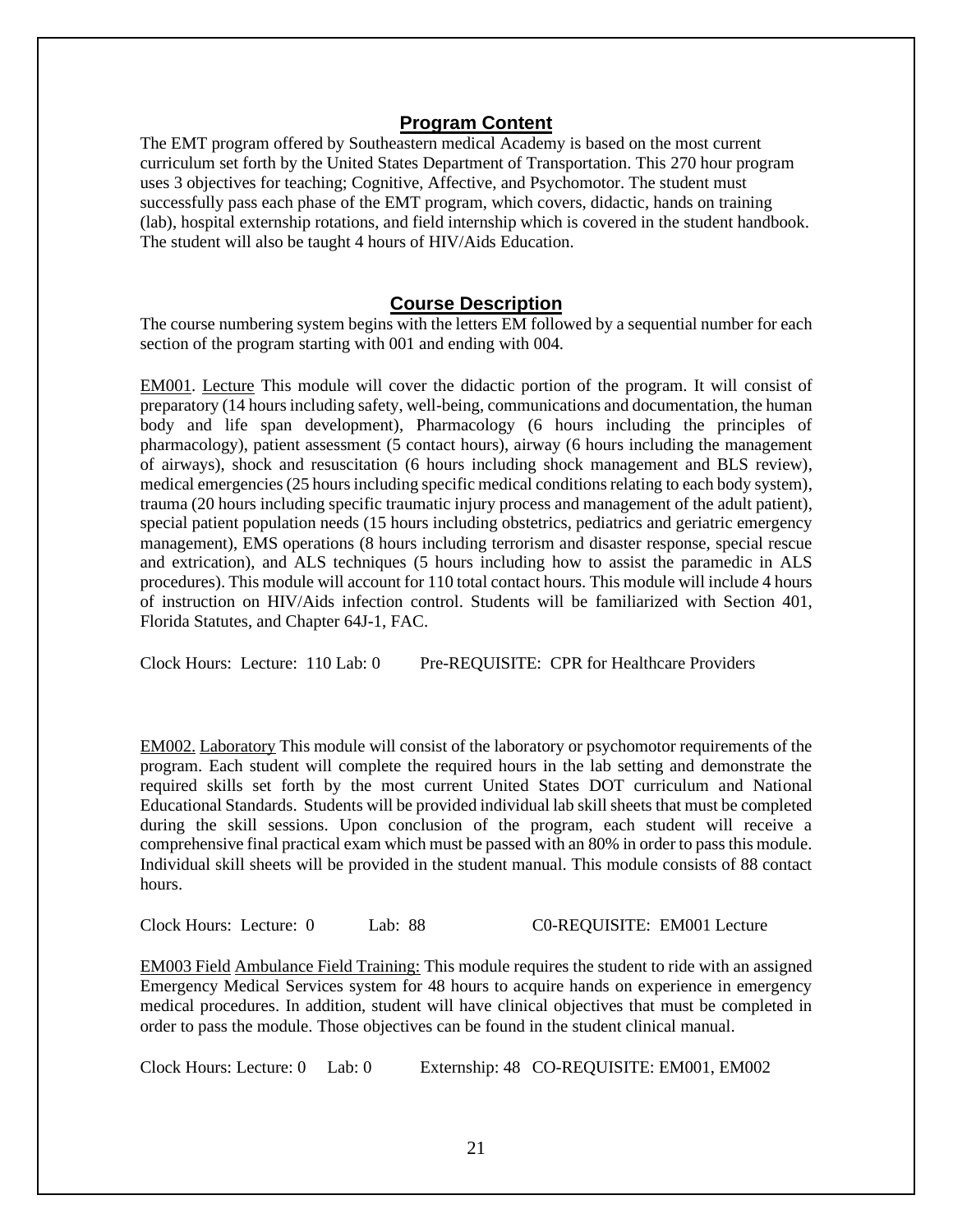EM004 Hospital - Emergency Department Clinical Training: Students will be required to attend assigned hours in an Emergency Department for a total of 24 hours. This will allow the student to experience Emergency medical care in an acute setting. In addition, student will have clinical objectives that must be completed in order to pass the module. Those objectives can be found in the student clinical manual.

Clock Hours: Lecture: 0 Lab: 0 Externship: 24 CO-REQUISITE: EM001, EM002

## **Program Length**

The EMERGENCY MEDICAL TECHNICIAN-BASIC program is 270 total hours in length. The class meets 12 hours per week for lecture and laboratory skills practice. Students will complete 24 hours of clinical rotation in a hospital emergency department and will complete 48 hours of ride along time with an Advanced Life Support transport unit. The program may be completed in approximately 15 weeks. The reason for approximation is to allow for holiday days or other days with no class. Upon completion of the program, graduates are eligible to take the National Registry of Emergency Medical Technicians exam for national certification or the State of Florida Emergency Medical Technicians exam for state certification.

## **Disclosures**

The student registration fee of \$100.00 is non-refundable. The student supply fee of \$100.00 will provide each student with a Student Manual, a Hospital Manual, a student t-shirt and a student golf shirt. This supply fee is non-refundable. A non-refundable fee of \$50.00 is charged for a criminal background check. Students must complete a 10-panel drug screen. Results will remain strictly confidential. These results can be documented by a Florida Licensed physician on the student physical form or physician's form but must specify results and 10-panel drug screen. Students must return the academy issued photo ID card to receive a diploma or to receive a refund upon withdrawing or dismissal.

Students will not be admitted to the institution if their background check shows a felony conviction or a conviction for a crime involving moral turpitude or illegal drug dealing.

Students who receive an EMERGENCY MEDICAL TECHNICIAN-BASIC diploma from Southeastern Medical Academy will be eligible to take the Florida and/or National EMERGENCY MEDICAL TECHNICIAN-BASIC examination.

In order to practice as an EMERGENCY MEDICAL TECHNICIAN-BASIC in the State of Florida, students must become certified by the State of Florida Bureau of Emergency Medical Services. To become certified, students must pass a written exam given by the National Registry of EMT's. Students wishing to practice in another state must comply with that state's regulatory policy.

## **Course Hours**

Classes are held as follows: Shift Schedule (every  $3<sup>rd</sup>$  day)  $17:30 - 21:30$ 

NOTE: Certain circumstances may require schedule changes.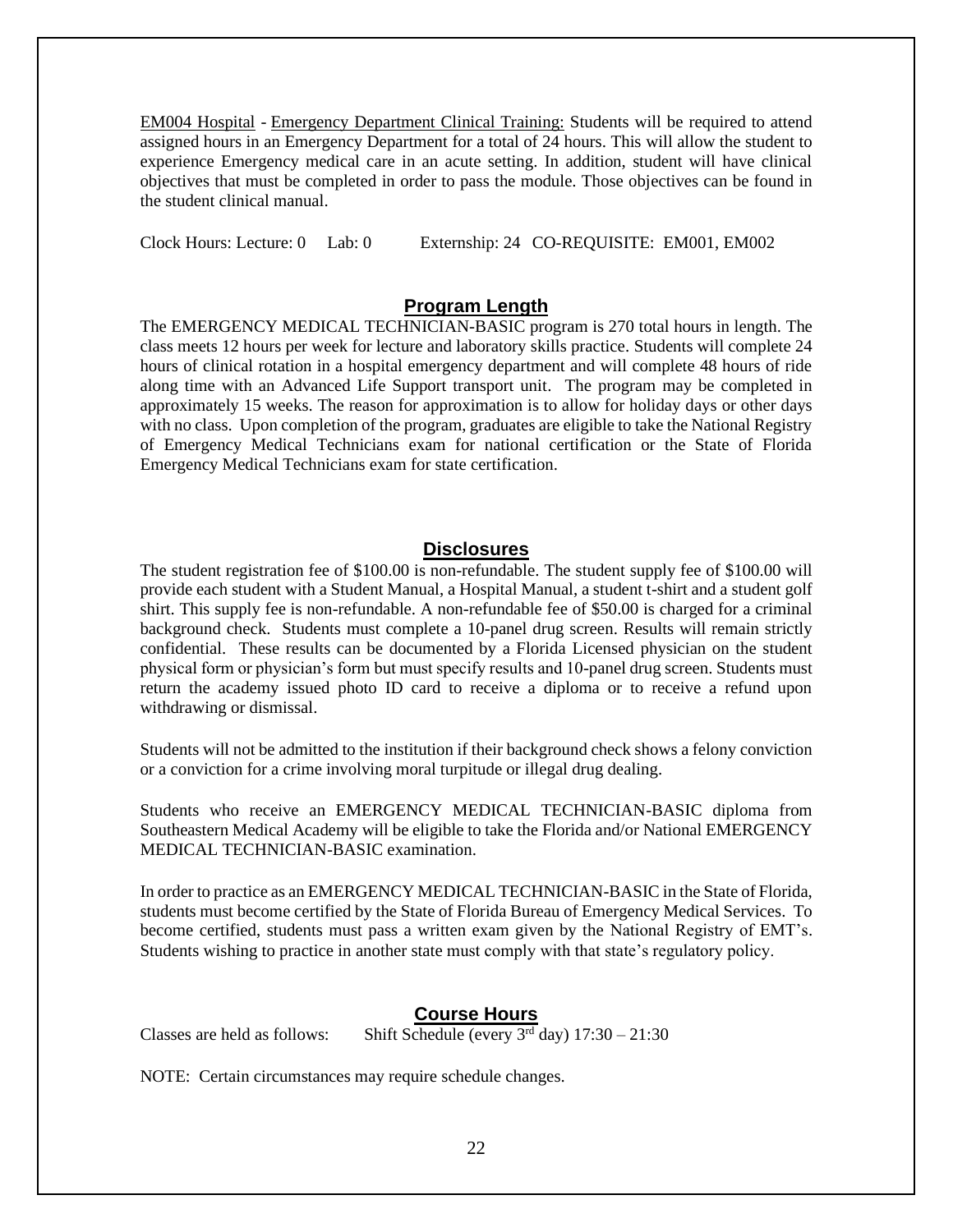Clinical rotation at the hospital emergency department and advanced life support transport unit ride along times will be scheduled by the instructor. Students must complete 24 hours of clinical training in the hospital emergency room and 48 hours of ride along time on an advanced life support transport unit. All hospital clinical time and field ride time must be completed prior to the course final exam.

## **Graduation Requirements**

A Diploma is presented to students who have complied with the following:

- 1. Must maintain a minimum grade average of 80% or (B). All formal exams must be passed with a 75% or (C). Passed a comprehensive final examination, with a passing score of 80% or  $(B)$
- 2. The final exam will consist of a written test and practical skill assessments. Both the written and practical exams must be passed with a 80% or (B)
- 3. Turned in their completed Student Manual.
- 4. Attended required class hours, clinical hours and objectives; and
- 5. Fulfilled all monetary obligations to the school.
- 6. Students must have an overall score of 80% (B) or better at the completion of the program in order to graduate

## **Grading**

Students are graded in a variety of areas as follows, and is based on a percentage:

| <b>Modular or Chapter Exams</b> | 50%          |
|---------------------------------|--------------|
| <b>Skills</b>                   | Pass or Fail |
| Mid-term exam                   | 25%          |
| Final exam                      | 25%          |

100%

## **Grading System**

| A | 90-100% |
|---|---------|
| B | 80-89%  |
| C | 70-79%  |
| Ð | 60-69%  |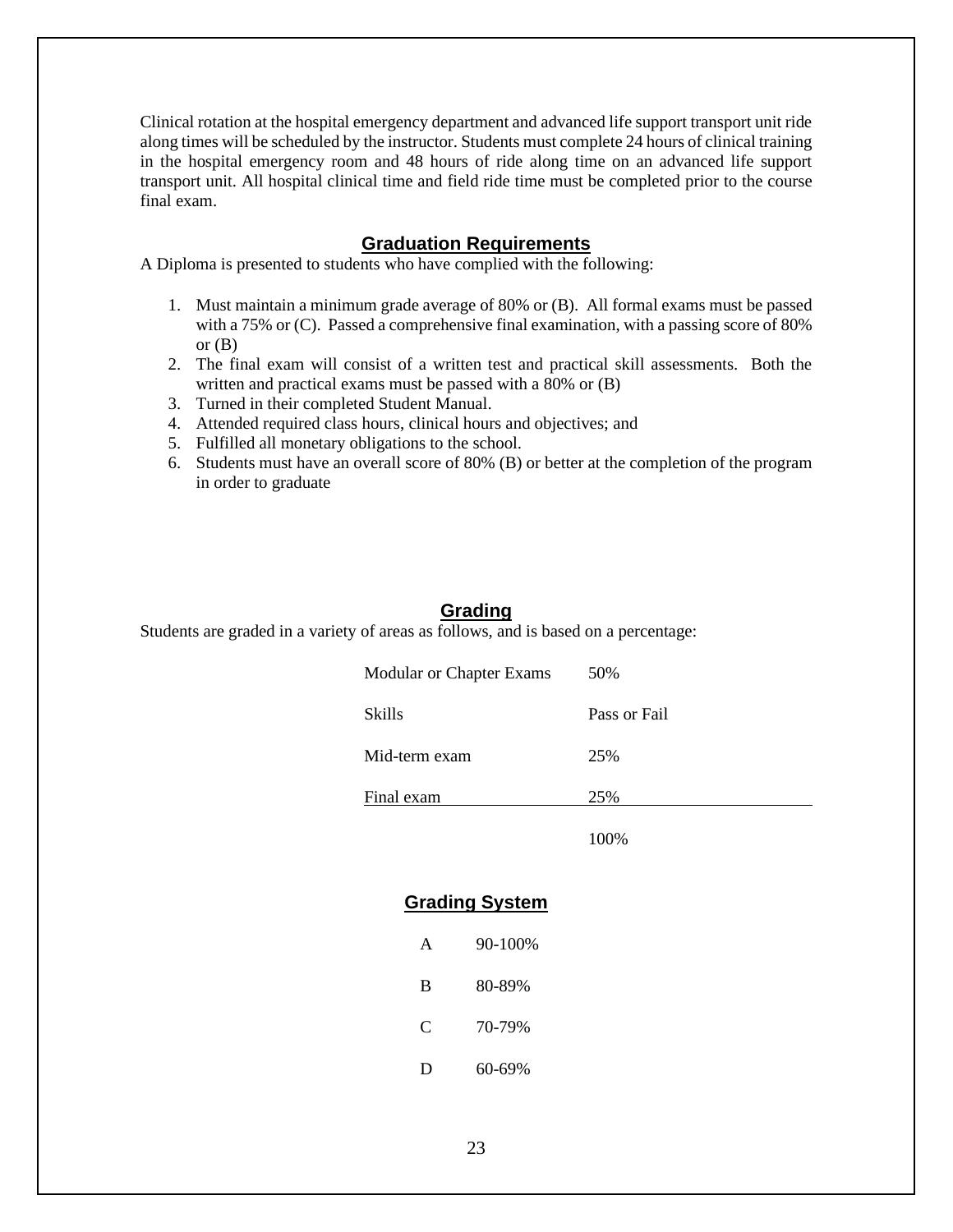**Standards of Academic Progress**: Students must maintain a minimum grade percent average of 80% or (B) or better throughout the course, and must pass a comprehensive final examination, with a passing percentage score of 80% or (B) The final exam will consist of a written test and practical skill assessments.

## **Remedial Training Policy**

There will be several formal exams throughout the program. Students failing a formal exam or the mid-term will get one opportunity to take a make-up that exam. This will be taken within a week of the first exam. Remediation will include the instructor reviewing the first test with the student, and helping the student understands his/her incorrect answers at no additional cost to the student. The student must pass a make-up exam with a 75% (C) or better. A student that fails one makeup exam, after remediation and additional study time, will be terminated from the class. Students who pass one make-up exam will be given only one additional opportunity to take a make-up exam for a second failed formal exam.

Students who fail the final exam shall be dismissed from the program.

Students who fail any skill station of the final practical exam will be given one additional opportunity to pass that station. Instructors will review the station with the student the same day, and allow the student to go through the station again. Should a student still fail a station after remediation, he/she will have to make an appointment with the instructor within a week to take a retest. Students must pass all skill stations to successfully pass the practical final exam. If the student fails any station for a third time they will be dismissed from the program

## **Paramedic 1110 Clock Hours**

## **\*This program is offered in a residential format only.**

## **Program Cost**

| REGISTRATION FEE (Non-Refundable)                    | 100.00<br>SS.          |
|------------------------------------------------------|------------------------|
| <b>BOOKS, SUPPLIES, FISDAP</b>                       | \$1,200.00             |
| BACKGROUND CHECK (must be within a year of previous) | <sup>\$</sup><br>50.00 |
| ACLS, PALS, PHTLS, AMLS CERT FEE                     | 500.00                 |
| <b>TUITION</b>                                       | \$6100.00              |
| <b>TOTAL COURSE PRICE</b>                            | \$7,950.00             |

\*Supplies include 2 T-shirts, 2 school polo shirts, student handbook, clinical handbook, FISDAP access and school issued ID

METHODS OF PAYMENT – VISA/MC – cardholder must be present in order to process this form of payment. CANNOT BE USED AS DEBIT.

OR

Cashiers' Checks or Money Orders ONLY accepted. The \$100.00 registration, \$1,000.00 book and supplies and \$150.00 T-shirt and uniform fees must be paid at enrollment. The following shall pay the balance of \$6,700.

Payment can be made as follows: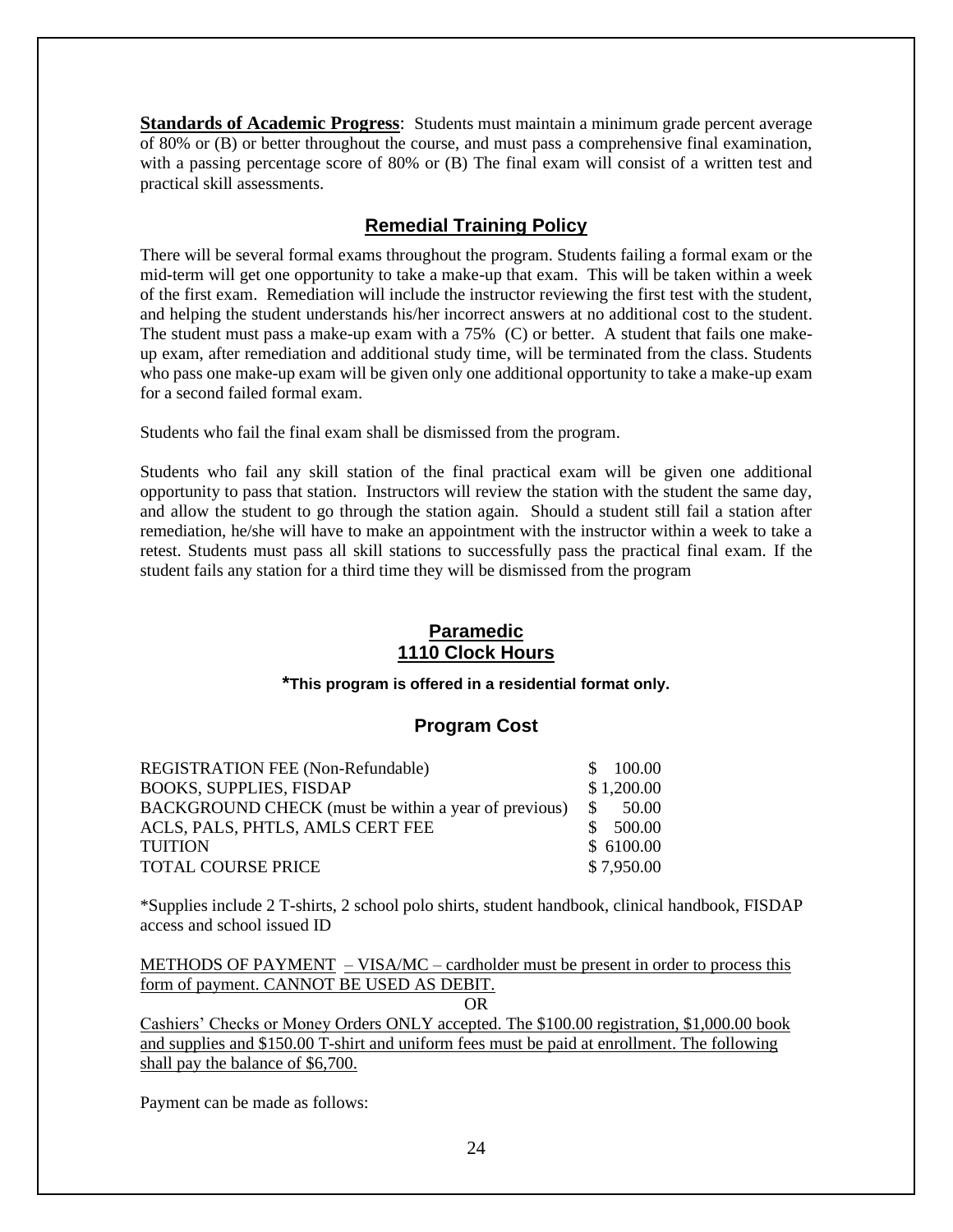( ) Full payment at signing of enrollment agreement.

( ) Minimum payment of \$2000.00 of tuition balance with remaining amount paid in six (6) monthly installments to Southeastern Medical Academy.

FINANCIAL AID: Financial aid is not available.

All prices for the program are as printed herein. There are no carrying charges, interest charges or service charges connected with the programs.

## **Paramedic Program Objectives**

The Paramedic Program will demonstrate personal behaviors consistent with professional and employer standards and expectations for an entry-level paramedic. To successfully complete the classroom/lab sections and clinical components of the program, the student in the paramedic program will be able to:

- 1. Understand the roles and responsibilities of the entry-level paramedic.
- 2. Demonstrate the understanding of the medical/legal aspects of pre-hospital emergency care
- 3. Comprehend the legal components of a medical patient care report and convey medical information accurately for a continuation of care
- 4. "To prepare competent entry-level Paramedics in the cognitive (knowledge), psychomotor (skills), and affective (behavior) learning domains with or without exit points at the Advanced Emergency Medical Technician and/or Emergency Medical Technician, and/or Emergency Medical Responder levels."
- 5. Prepare the correct medication dose and administration routes for a pre-hospital patient
- 6. Understand the importance of vascular access in a pre-hospital setting
- 7. Comprehend basic pathophysiology of the airway and respiratory system
- 8. Understanding ECG interpretation and treatment for cardiac arrhythmias
- 9. Possess an understanding of the various body systems and disease processes associated with each
- 10. Ability to provide emergency care to the trauma patient
- 11. Discuss the complications associated with pre and post term labor
- 12. Demonstrate the ability to care for the neonate and pediatric patient in an emergent setting
- 13. Understand the components associated with response to Mass Casualty Incidents
- 14. Must complete all chapter exams with an 73% or published cut score
- 15. Complete ACLS, PALS, PHTLS and AMLS
- 16. Complete all hour requirements for Hospital and Field externships
- 17. Complete Required Capstone hours and successful team leads
- 18. Complete the cognitive and psychomotor objectives associated with externship rotations

## **Prerequisites**

- 1. Must successfully complete the American Heart Associations' Healthcare Provider CPR course
- 2. Must be eligible to take the EMT-Basic certification exam.
- 3. ALL STUDENTS MUST BE A STATE OF FLORIDA EMT BY THE COMPLETION OF PHASE 1 AS DEFINED BY THE PROGRAM DIRECTOR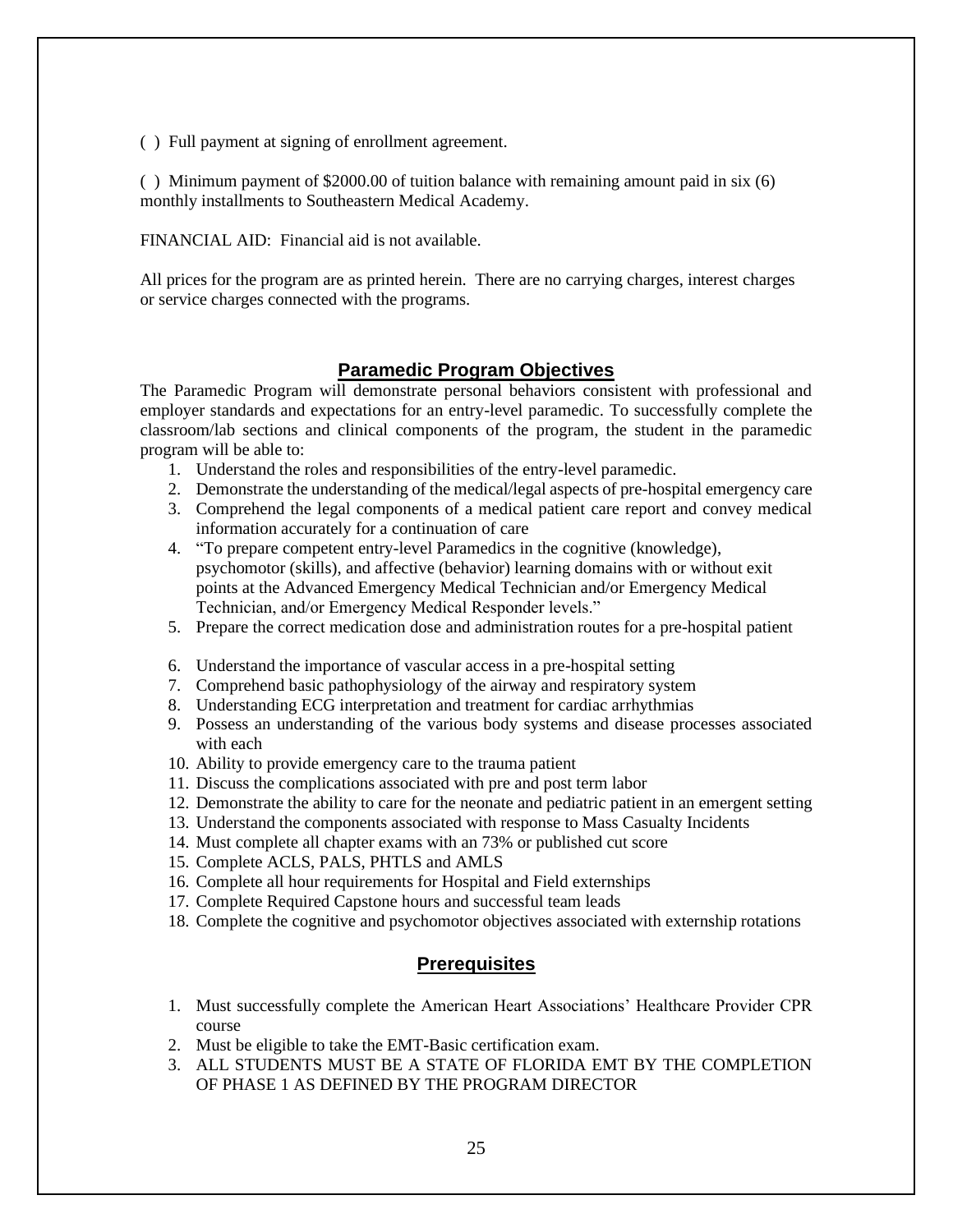## **Delivery Method**

This program is only offered in a residential format

## **Special Requirements**

Prospective students need to be aware that the Paramedic program and career requires that students are physically able to complete all necessary tasks, such as, bending, stooping, working on their knees for extended periods, working in dangerous environments, doing CPR for extended periods, lifting and carrying persons and equipment in excess of 175 pounds, and other tasks requiring manual dexterity and strength. Students should also be aware that prospective employers normally require criminal and personal background checks; therefore, any criminal record or serious offenses on driver licenses may exclude certain employment opportunities.

## **Program Content**

This course is based on guidelines set by the most current United States Department of Transportation (DOT), particularly the 2010 Emergency Medical Technician – Paramedic National Standard Curriculum. The course consists of seven (7) sections including Paramedic I Lecture (PM101), Paramedic I Lab (PM101L), Paramedic II Lecture (PM201), Paramedic II Lab (PM201L), Paramedic Clinical (PM202), Paramedic Field Experience (PM203) and Paramedic Field Internship/Capstone (PM204). The student will complete 320 classroom hours, 230 lab hours, 200 clinical hours/Simulation in a hospital setting, and 360 hours of ride time with an Advanced Life Support unit.

#### **Program Description**

The Paramedic Program set forth by Southeastern Medical Academy is based on the most up to date curriculum set forth by the United States Department of Transportation. The program consists of 1110 contact hours using three (3) objectives for teaching; Cognitive, Affective and Psychomotor domains. The program consists of 3 modules, which include didactic, lab, hospital, and field externships. The program prepares the graduate to function in an emergency setting at an advanced level and able to demonstrate this advanced knowledge in patient assessments for adults and pediatrics, administration of various emergency medications, EKG monitoring, and advanced skills in an emergent setting. The Paramedic Program will prepare the student to take the Florida State Paramedic and/or National Registry exam. Upon successful completion of the program a Diploma is granted.

The course numbering system begins with the letters PM followed by an abbreviation of the module name and a number starting with 101 for Paramedic I and going up to 204 for Paramedic Field Internship/Capstone.

#### **Course Descriptions**

Paramedic I Lecture (PM101) This module will consist of EMS Preparatory, EMS Systems, Roles and responsibilities of the Paramedic, work force safety and wellness, EMS Research, Public Health, Medical/Legal aspects, Ethics, EMS Systems Communications, Documentation, 4 hour mandatory HIV/AIDS Education, Pathophysiology, Human Life Span Development, Emergency Pharmacology, Drug calculations, Intravenous Access and medication administration, Airway management and ventilation, Scene size-up, Primary and secondary assessment, Therapeutic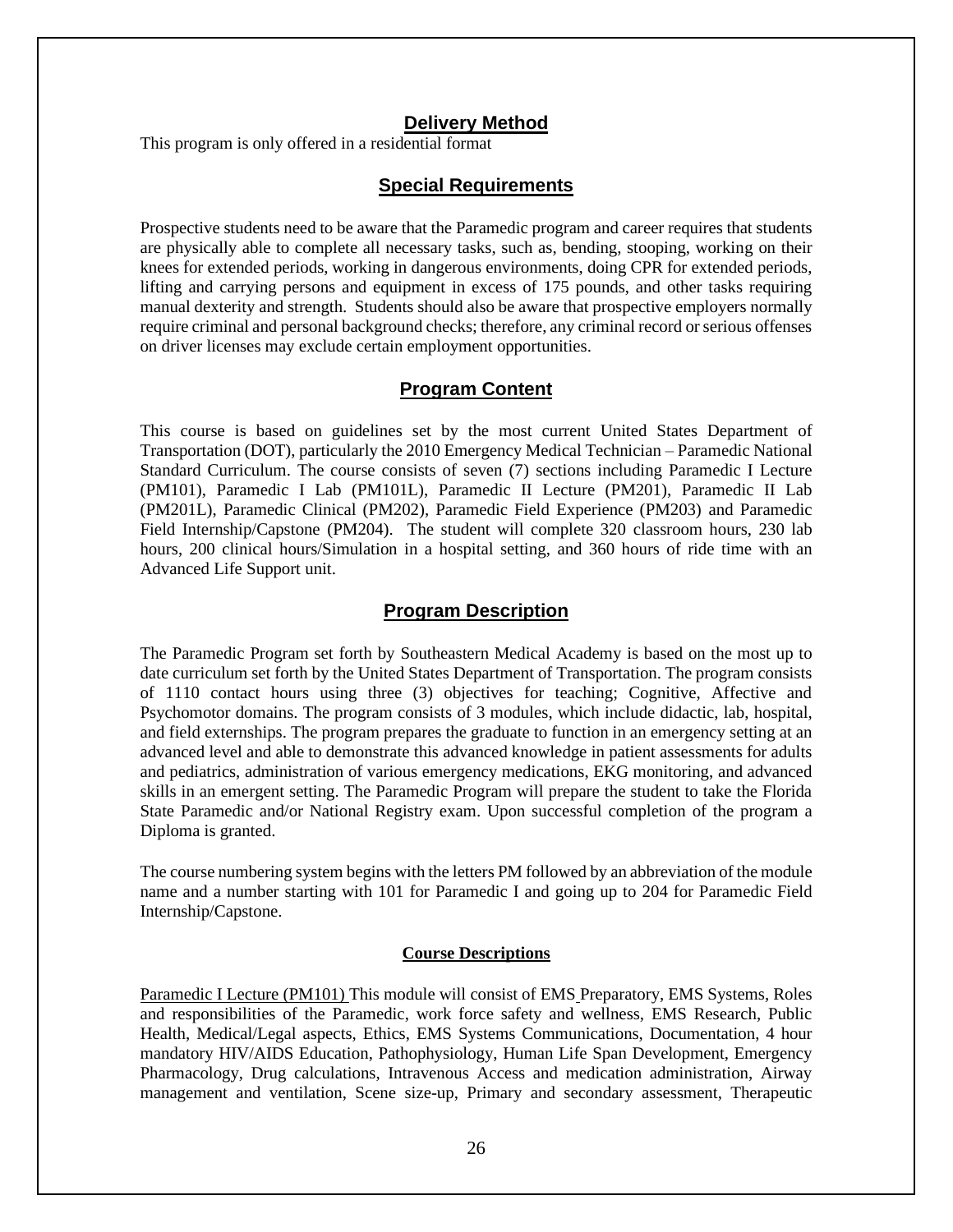communication, history taking, patient monitoring technology, pulmonology and Cardiology. Upon completion of PM101, the students will receive a comprehensive written that must be passed with an 80% or above to pass this module.

Clock Hours: Lecture: 122 Lab: 0 Field Externship: 0 Hospital/Clinical: 0 Co-REQUISITE: PM101L, PM202, PM203

Paramedic I Lab (PM101L) During this competency-based lab students will develop, practice and master paramedic skills. This course is a laboratory component designed to reinforce concepts and clinical skills learned at the EMT level and to integrate this knowledge with beginning advanced life support concepts and skills. The laboratory exercises include a review of EMT skills, patient assessment, airway management, and venipuncture/intravenous therapy pharmacology and administration techniques. This lab course will begin to introduce students on the techniques used in the recognition of significant findings, pre-hospital diagnosis and differential diagnosis along with appropriate treatment strategies. Advanced Cardiac Life Support (ACLS) certification will also be covered.

Students will receive all skill sheets required to complete this portion of the program in his/her student manual. Upon completion of PM101L, the students will receive a comprehensive practical exam that is pass or fail.

Clock Hours: Lecture: 0 Lab: 82 Field Externship: 0 Hospital/Clinical: 0 Co-REQUISITE: PM101, PM202, PM203

Paramedic II Lecture (PM201) This module will consist of Neurology, Endocrinology, Immunology, Gastroenterology, Urology and Nephrology, Toxicology and Substance Abuse, Hematology, Infectious Disease and Sepsis, Psychiatric and behavioral disorders, Diseases of the eye, ears, nose and throat, non-traumatic musculoskeletal disorders, Trauma and Trauma systems (including Trauma scored methodology), Blunt trauma, Penetrating trauma, Hemorrhage and shock, Soft tissue trauma, Burn trauma, Orthopedic trauma, Thoracic trauma, Abdominal trauma, Head facial neck and spinal trauma, Nervous system trauma, Environmental trauma, Special considerations in trauma, Gynecology, Obstetrics, Neonatology, Pediatrics, Geriatrics, Abuse neglect and assault, The challenged patient, Acute interventions for the chronic patient, Ground ambulance operations, Air medical operations, Multiple casualty incidents and incident management, Rescue awareness and operations, Hazardous materials, Crime scene awareness, Rural EMS and Responding to terrorist attacks

Clock Hours: Lecture: 139 Lab: 0 Field Externship: 0 Hospital/Clinical: 0 Co-REQUISITE: PM201L, PM202, PM203

Paramedic II Lab (PM201L) During this competency-based lab students will develop, practice and master paramedic skills. Laboratory exercises emphasize patient assessment and recognition of significant findings, pre-hospital diagnosis and differential diagnosis, treatment strategies, trauma assessment and management, management of respiratory emergencies, cardiac emergencies, endocrine and metabolic emergencies, neurological emergencies, gastrointestinal/genitourinary emergencies, toxicological emergencies, and environmental conditions. Additionally, obstetrical and neonatal management, pediatric assessment, pediatric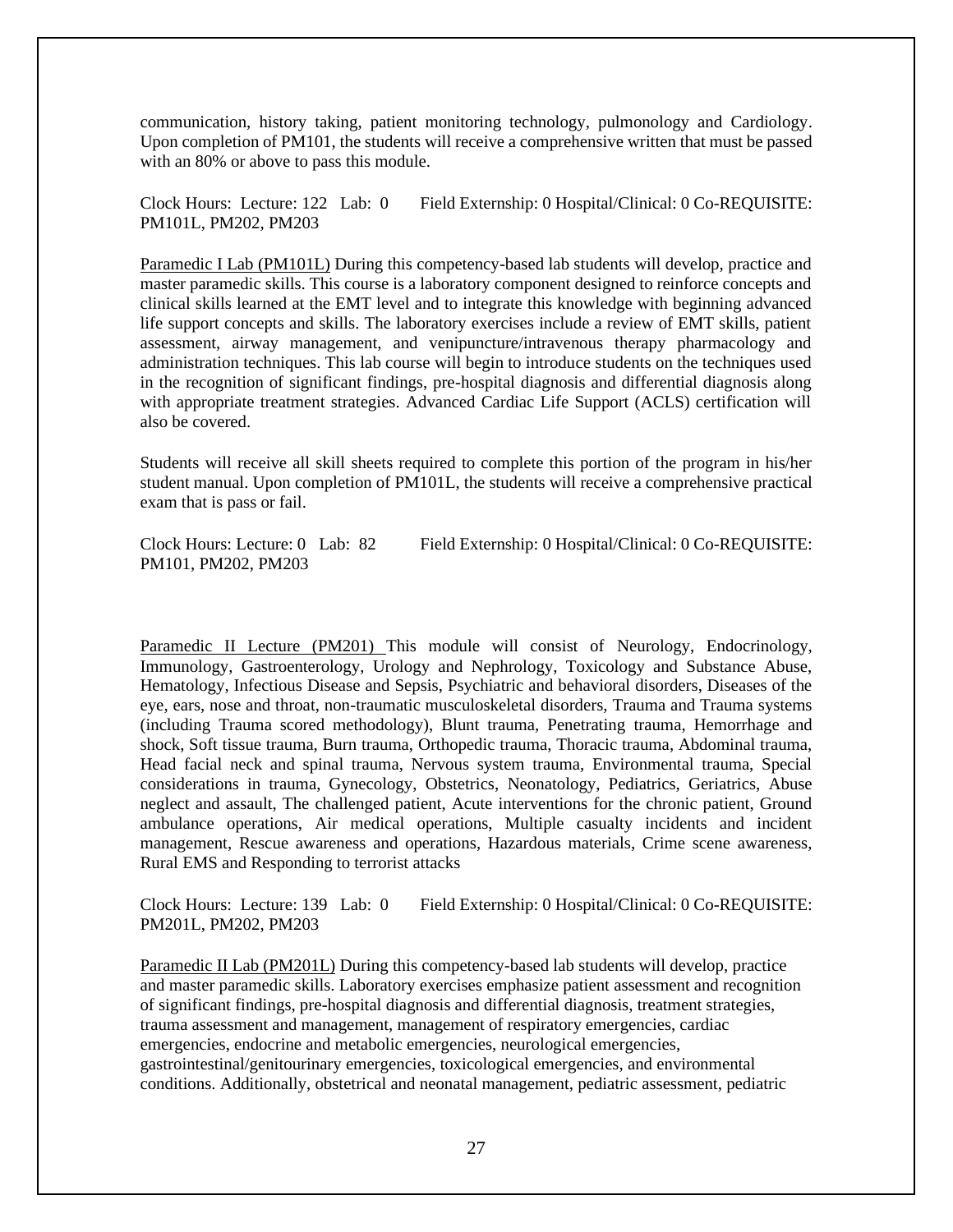airway management and ventilation, intravenous and intra-osseous therapy, and medication administration will be covered

Upon completion of PM201L, the students will receive a comprehensive practical exam that is pass or fail.

Clock Hours: Lecture: 0 Lab: 90 Field Externship: 0 Hospital/Clinical: 0 Co-REQUISITE: PM101, PM202, PM203

#### Paramedic Clinical (PM202) OBSERVATION PHASE I

The first phase of field clinical is observation. The student is expected to be become familiar with the policies, procedures and routines of the internship unit and provide any skills (BLS/ALS) that the student is cleared to perform during this phase. The observation phase allows the student to become accustomed to his or her Field Training Officer and the unit. The duration of the observation period is left to the discretion of the Clinical Coordinator. The student is required to successfully complete the required hours within the allotted period on specific skills and knowledge in order to advance to the next phase. All skills performed by students in the field must be first demonstrated to an adjunct faculty member in lab who can attest that the student has achieved minimal competency at said skill.

#### PARTICIPATION PHASE II (SUPERVISION)

The second phase is the participation phase. During the participation phase, the paramedic student is expected to perform assessments and skills as directed by his or her Field Training Officer/Preceptor. A paramedic student should have a paramedic Field Training Officer during this phase and should be performing ALS skills under supervision during hospital clinical. Paramedic students may only perform those skills that they have been "validated" in during lab. All skills performed by students in the field must be first demonstrated to an adjunct faculty member in lab who can attest that the student has achieved minimal competency at said skill. The preceptor will give the student hands-on experience in performing physical exams and vital signs.

#### PARTICIPATION PHASE III (MINIMUM SUPERVISION)

The third phase is the participation phase. During the participation phase, the paramedic student is expected to perform assessments and skills as directed by his or her Preceptor. A paramedic student should have a paramedic preceptor during this phase and should be performing ALS skills under minimum supervision during hospital clinical.

Paramedic students may only perform those skills that they have been "validated" in during lab. All skills performed by students in the field must be first demonstrated to an adjunct faculty member in lab who can attest that the student has achieved minimal competency at said skill. The preceptor will give the student hands-on experience in performing physical exams and vital signs.

Clock Hours: Lecture: 0 Lab: Field Externship: 0 Hospital/Clinical: 200 Co-REQUISITE: PM101, PM101L, PM201, PM201L, PM203

Paramedic Field Experience (PM203)

OBSERVATION PHASE I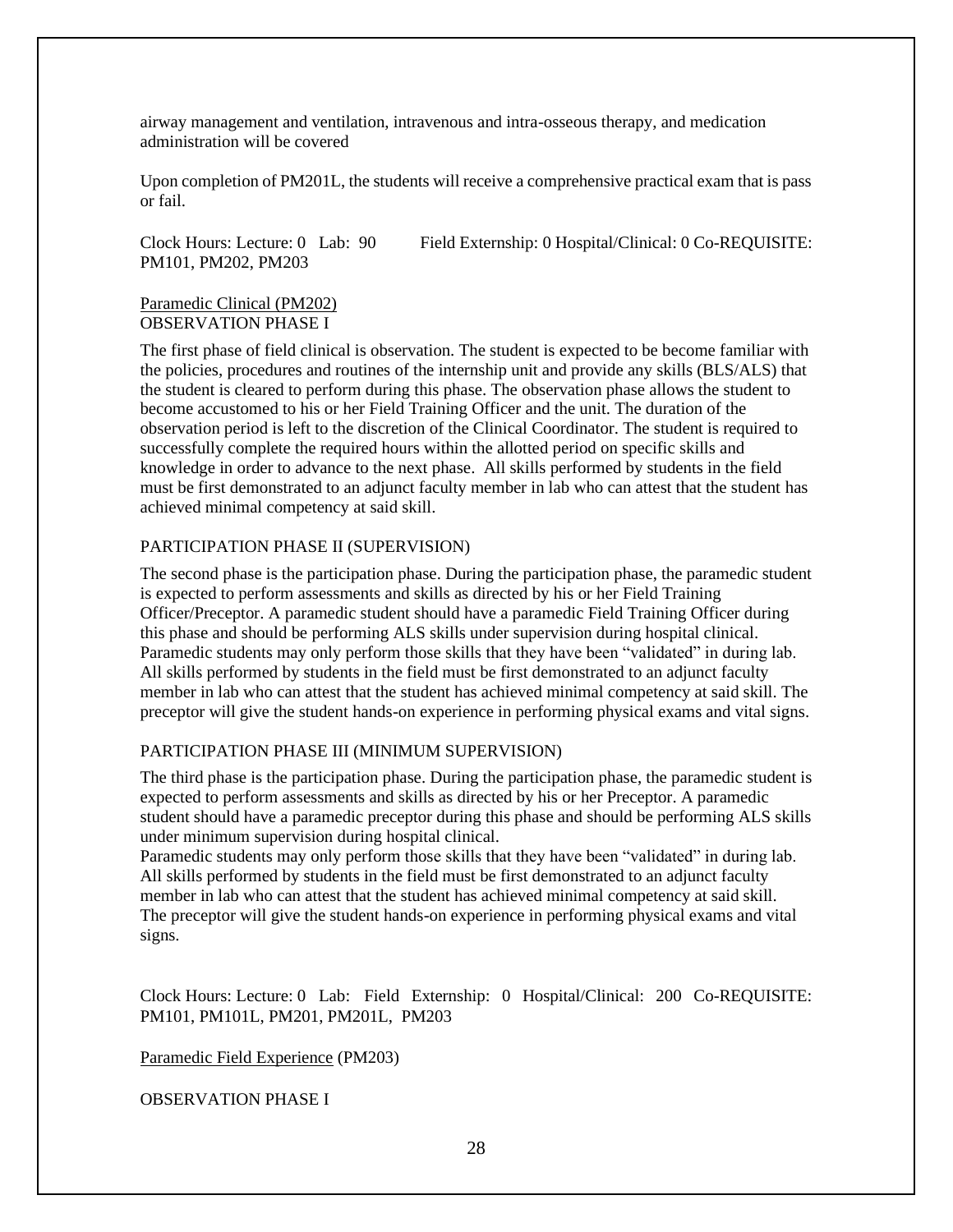The first phase of field clinical is observation. The student is expected to be become familiar with the policies, procedures and routines of the internship unit and provide any skills (BLS/ALS) that the student is cleared to perform during this phase. The observation phase allows the student to become accustomed to his or her Field Training Officer and the unit. The duration of the observation period is left to the discretion of the Clinical Coordinator. The student is required to successfully complete the required hours within the allotted period on specific skills and knowledge in order to advance to the next phase. All skills performed by students in the field must be first demonstrated to an adjunct faculty member in lab who can attest that the student has achieved minimal competency at said skill.

#### PARTICIPATION PHASE II (SUPERVISION)

The second phase is the participation phase. During the participation phase, the paramedic student is expected to perform assessments and skills as directed by his or her Field Training Officer/Preceptor. A paramedic student should have a paramedic Field Training Officer during this phase and should be performing ALS skills under supervision during hospital clinical. Paramedic students may only perform those skills that they have been "validated" in during lab. All skills performed by students in the field must be first demonstrated to an adjunct faculty member in lab who can attest that the student has achieved minimal competency at said skill. The preceptor will give the student hands-on experience in performing physical exams and vital signs.

Clock Hours: Lecture: 0 Lab: 0 Field Experience 264 Hospital/Clinical: 0 Co-REQUISITE: PM101, PM101L, PM201, PM201L, PM202

#### Paramedic Field Internship/Capstone (PM204)

The final phase (capstone) is the externship phase. During this phase, the paramedic student at a minimum is expected to perform 20 times as a team leader and direct his team to preform assessments and skills as needed to provide adequate care for each patient they encounter. A paramedic student will have a paramedic Preceptor during this phase and should be performing ALS skills under minimum supervision during this field externship. Paramedic students may only perform those skills that they have been "validated" in during lab. All skills performed by students in the field must be first demonstrated to an adjunct faculty member in lab who can attest that the student has achieved minimal competency at said skill. The preceptor will give the student handson experience in performing physical exams and vital signs.

Clock Hours: Lecture: 59 Lab: 58 Field Experience 96 Hospital/Clinical: 0 Co-requisites: None Pre-requisites:: PM101, PM101L, PM201, PM201L, PM202

#### **Program Length**

The Paramedic program is 1110 total hours in length. The class will be conducted twice a week for a total of 12 contact hours. Students will complete 200 hours of clinical rotation in a hospital setting and will complete 360 hours of ride along time with an Advanced Life Support unit. The students will not only be required to complete the clock hours of the externship, but complete cognitive objectives as outlined in the student manual and FISDAP. Additional time may be necessary to complete the requirement. The clock hours listed however is a minimum. The program will be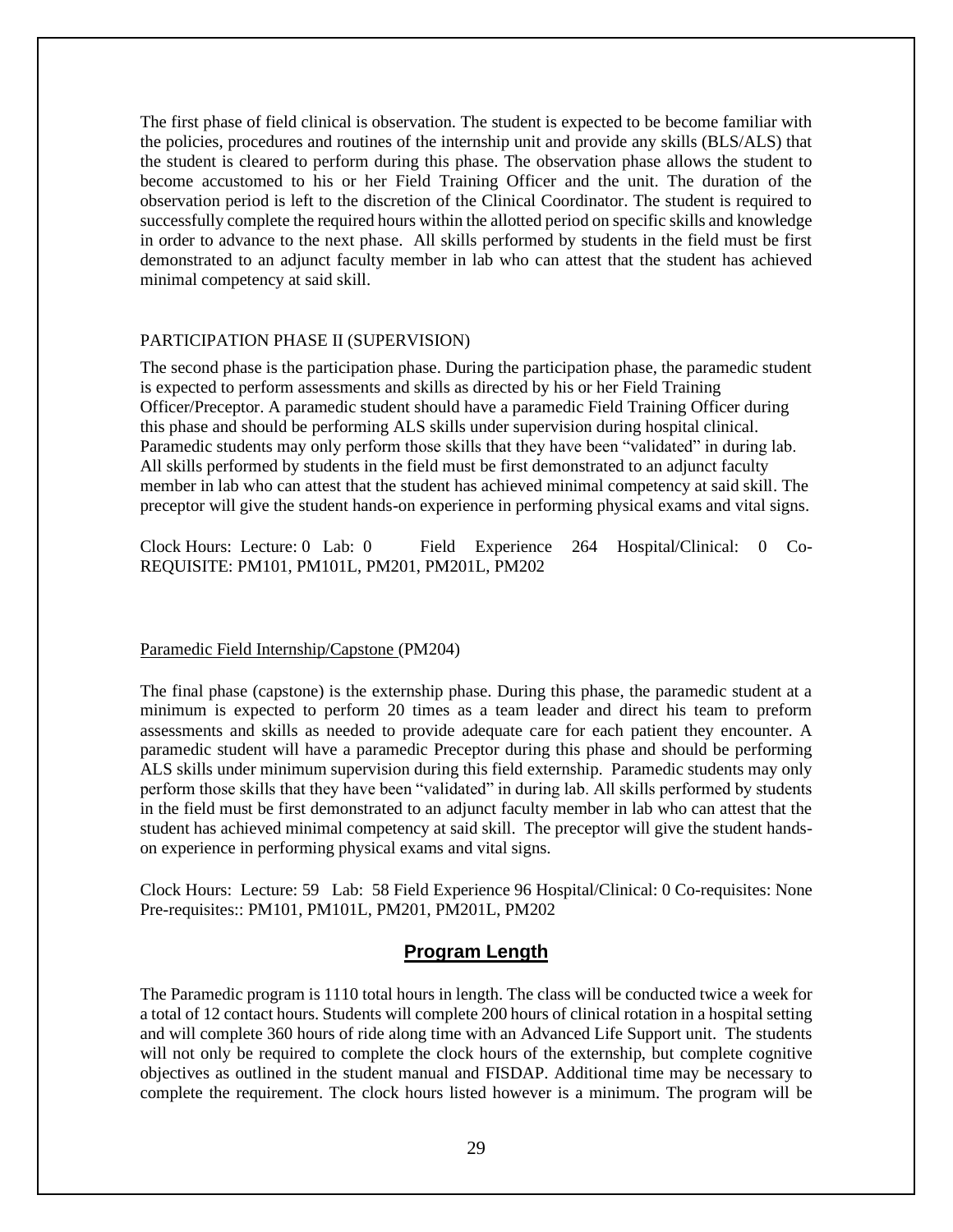completed in approximately 11 months. The reason for approximation is to allow for holiday days or other days with no class. Upon completion of the program and all other graduation requirements, graduates are eligible to take the State of Florida Paramedic exam for state certification.

## **Disclosures**

The student registration fee of \$100.00 is non-refundable. The student supply fee of \$1000.00 will provide each student with a Student Manual, a Hospital Manual, Field Internship Data Acquisition Project (FISDAP) student access, all textbooks and online resources. This supply fee is nonrefundable. A non-refundable fee of \$50.00 is charged for a criminal background check (background valid for one year). Students must complete a 10-panel drug screen. Results will remain strictly confidential. These results can be documented by a Florida Licensed physician on the student physical form or physician's form but must specify results and 10-panel drug screen. Students must return the academy issued photo ID card to receive a diploma or to receive a refund upon withdrawing or dismissal.

Students will not be admitted to the institution if their background check shows a felony conviction or a conviction for a crime involving moral turpitude or illegal drug dealing.

Students will be required to complete all class requirements and maintain a grade point average of 75% or better to take the final practical and written examinations. Upon successful completion of the program and meeting all course requirements and financial obligations, the student will be issued a diploma.

Students who receive a Paramedic diploma from Southeastern Medical Academy will be eligible to take the National Registry Paramedic Examination.

In order to practice as a Paramedic in the State of Florida, students must become certified by the State of Florida Bureau of Emergency Medical Services. To become certified, students must pass a written exam given by the Bureau of EMS. Students wishing to practice in another state, must comply with that state's regulatory policy.

## **Course Hours**

Classes will be held for 12 hours per week.

NOTE: Certain circumstances may require schedule changes.

The instructor will schedule clinical rotation at the hospital setting and advanced life support unit ride along times. Students must complete 200 hours of clinical training in the hospital and 360 hours of ride along time on an advanced life support unit along with the required cognitive objectives. All hospital clinical time and field ride time must be completed prior to the course comprehensive final exam.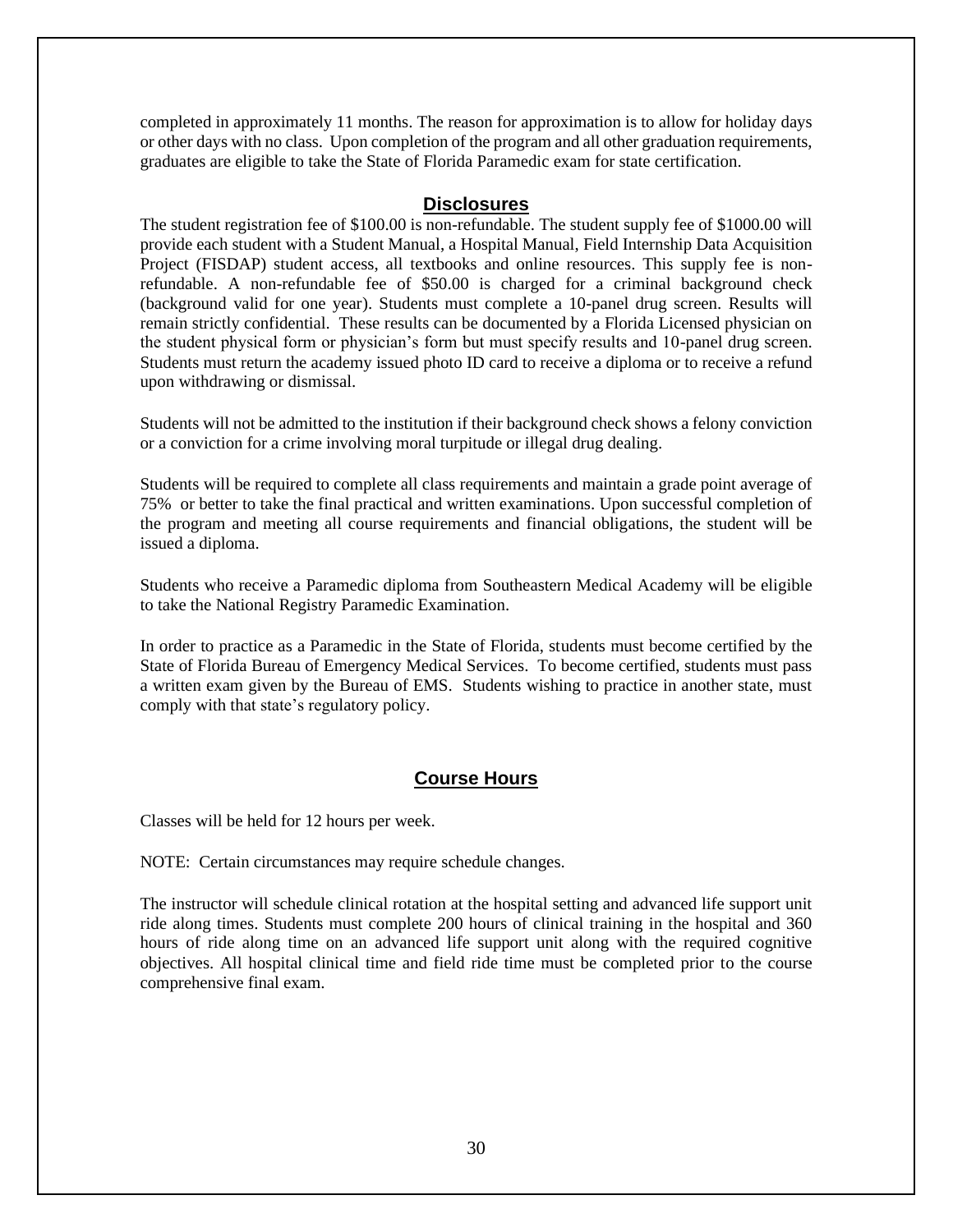## **Graduation Requirements**

A Diploma is presented to students who have complied with the following:

- 1. Maintained a minimum grade average of 75% All formal exams must be passed with a 70% or better. Passed a comprehensive final and midterm examination, with a passing score of 75% or better
- 2. The final exam for each block (PM101, PM101L, PM201 and PM201L) will consist of a written test and practical skill assessments. The written Exam must be passed with an 75% or better. The final Practical exams are pass/fail.
- 3. Turned in their completed Student Manual and returned their school issued photo ID card.
- 4. Complete All Clinical Requirements
- 5. Complete all fisdap requirements including Capstone
- 6. Attended required class hours/lab hours and clinical externship hours
- 7. Pass ACLS, PALS, PHTLS and AMLS
- 8. Fulfilled all monetary obligations to the school.

## **Grading**

PM101 and P201 Lecture students are graded in a variety of areas as follows, and is based on a percentage:

| <b>Chapter Quizzes</b>             | 20%       |
|------------------------------------|-----------|
| Unit or Module Exams               | 25%       |
| Mid-term exam                      | 25%       |
| Final exam                         | 25%       |
| <b>Affective Domain Evaluation</b> | 5%        |
|                                    | 100%      |
|                                    |           |
| PM 101L and PM201L                 | Pass/Fail |
| PM202, PM203, PM204                | Pass/Fail |

## **Grading System**

| A | $90 - 100\%$ |
|---|--------------|
| В | 80-89%       |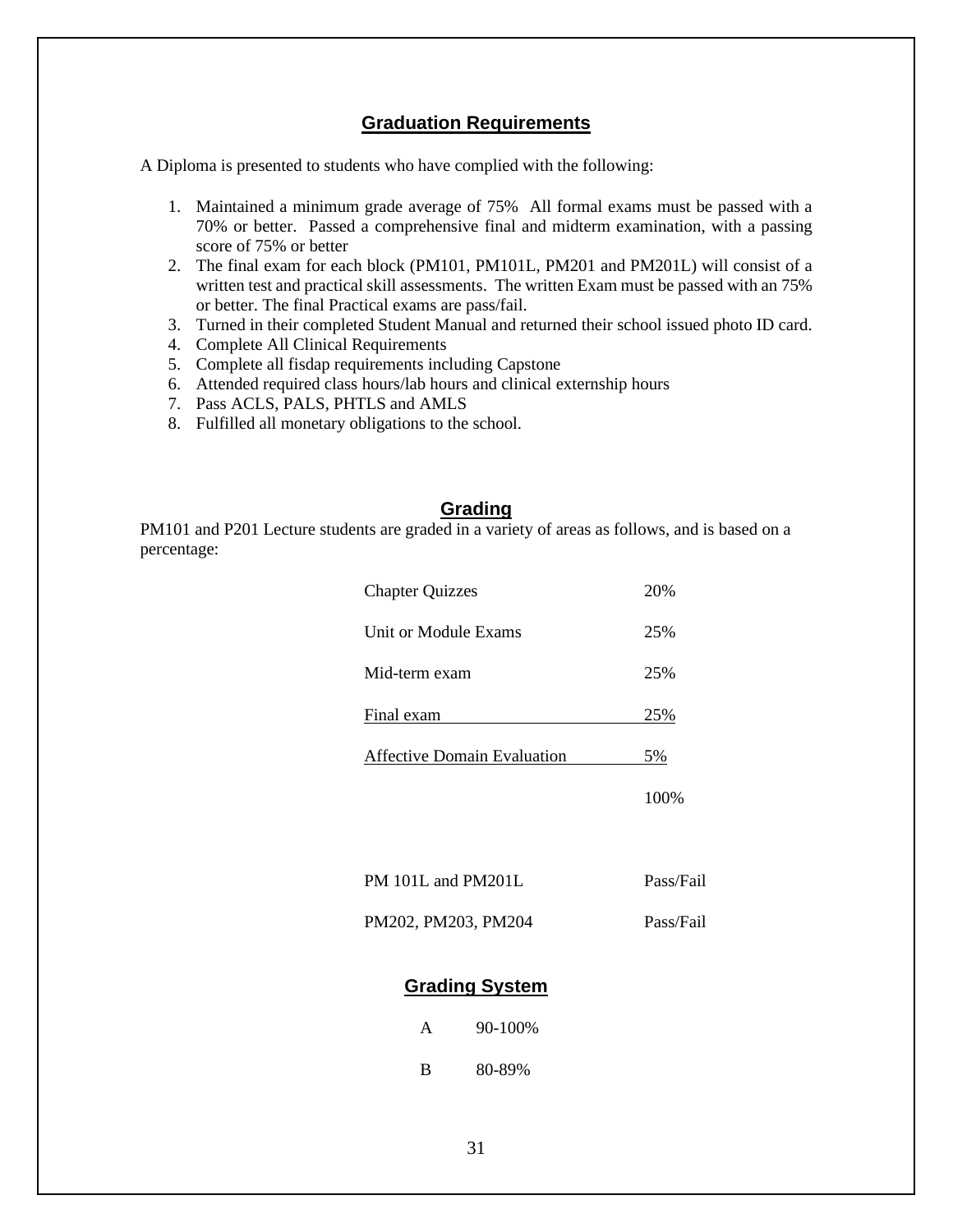| € | 70-79%      |
|---|-------------|
| Ð | $60 - 69\%$ |

**Standards of Academic Progress**: Students must maintain a minimum grade percent average of 75% or better throughout the course, and must pass a comprehensive Midterm and Final (completion of PM101 and PM201) examinations, with a passing percentage score of 75% or better.

## **Remedial Training Policy**

Students must maintain a grade of 75% throughout the class to graduate from the program.

Students failing a formal/module exam will get one opportunity to take a make-up exam. Remediation will include the instructor reviewing the first test with the student, and helping the student understands his/her incorrect answers at no additional cost to the student. The student must pass a make-up exam with a 70% (C) or better. A student that fails one make-up exam, after remediation and additional study time, will be terminated from the class..

Students who fail the final exam for PM101 or PM201 shall be dismissed from the program.

Students who fail any skill station of the final practical exam will be given one additional opportunity to pass that station. Instructors will review the station with the student the same day, and allow the student to go through the station again. Should a student still fail a station after remediation, he/she will have to make an appointment with the instructor within a week to take a retest. Students must pass all skill stations to successfully pass the practical final exam. If the student fails any station for a third time they will be dismissed from the program.

## **Health and Safety Policy**

Southeastern Medical Academy complies with requirements and regulations of state and local building codes, the Board of Health and Fire Departments.

## **Weapons Policy**

Guns, knives, or any instrument considered as a possible weapon are not permitted on the premises of Southeastern medical Academy. Violation of this policy constitutes grounds for termination from the institution

#### **Weather and Emergency Closing**

All times, emergencies such as severe weather, fire, power failures, or hurricanes can disrupt school operations. In extreme cases, these circumstances may require the closing of the school. In the event that such an emergency occurs during non-working hours, local radio and/or television stations will be asked to broadcast notification of the closing. When the decision to close Southeastern Medical Academy made AFTER the workday has begun, employees will receive official notification from the School Director and students will be informed appropriately.